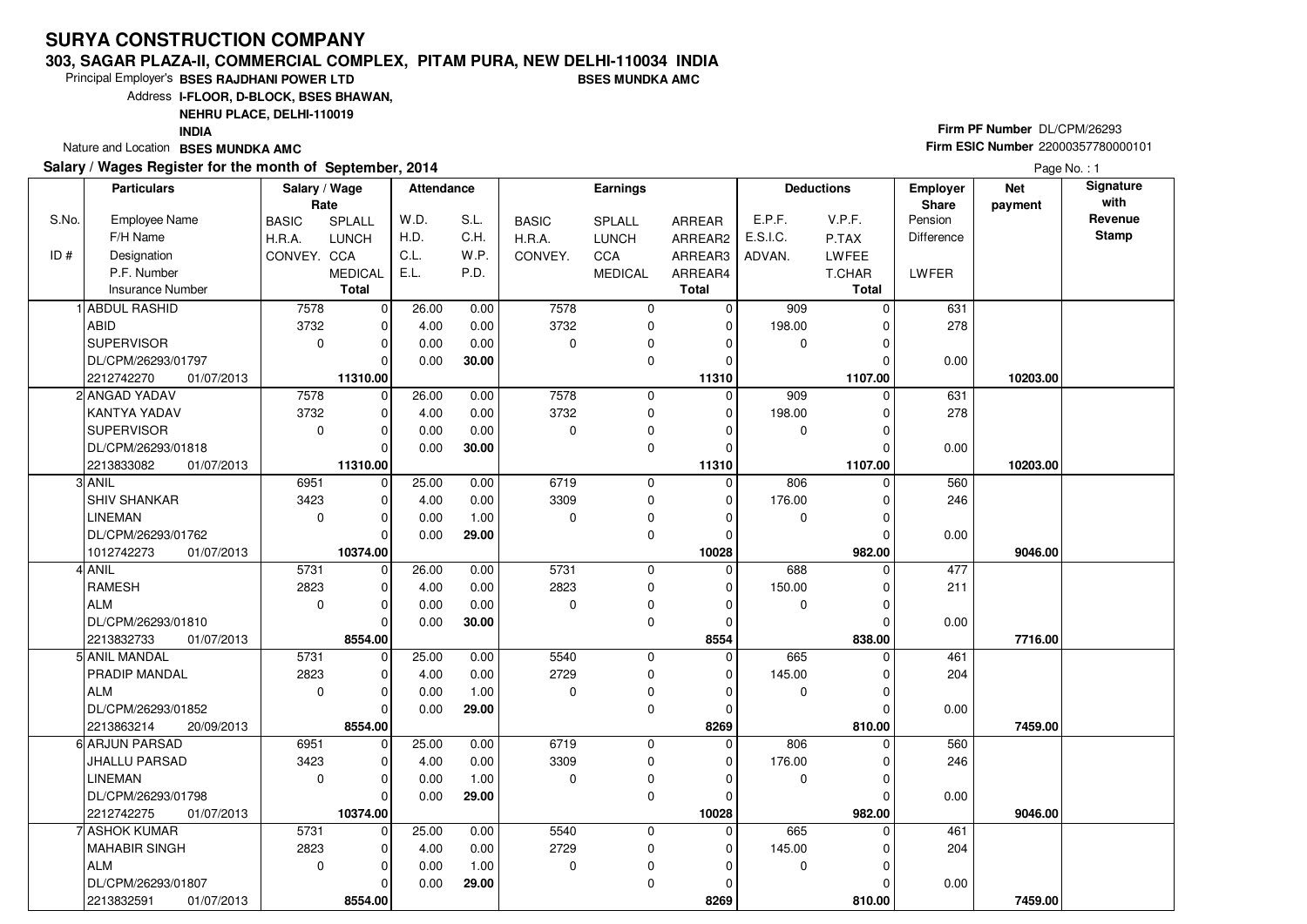#### **303, SAGAR PLAZA-II, COMMERCIAL COMPLEX, PITAM PURA, NEW DELHI-110034 INDIABSES MUNDKA AMC**

 $\overline{\phantom{0}}$ 8554.00 0.00

**29.00**

Principal Employer's**BSES RAJDHANI POWER LTD**

Address**I-FLOOR, D-BLOCK, BSES BHAWAN,**

**NEHRU PLACE, DELHI-110019**

**INDIA**

Nature and Location **BSES MUNDKA AMC** 

DL/CPM/26293/01811

2213832734 **8554.00**

01/07/2013

S.No.

 $ID#$ 

#### **Salary / Wages Register for the month of September, 2014**

# **Firm PF Number** DL/CPM/26293 **Firm ESIC Number** <sup>22000357780000101</sup>

 **810.00 7459.00**

 **Attendance EarningsBASIC**  H.R.A.CONVEY. CCA SPLALL LUNCH MEDICALARREAR ARREAR2 ARREAR3 ARREAR4**Total**Employee NameF/H Name Designation P.F. NumberInsurance Number**Salary / Wage RateBASIC**  H.R.A.**CONVEY** SPLALL LUNCHC<sub>C</sub>A MEDICAL**Total**ADVAN.P.TAX LWFEE T.CHAR **Total**E.P.F. V.P.F. E.S.I.C.Pension DifferenceLWFER**Deductions Employer Share**W.D.H.D.C.L.E.L.S.L.C.H.W<sub>P</sub> P.D.**Net paymentSignature with Revenue StampParticulars**Page No.: 2 6951 3423 $\overline{0}$  $\overline{0}$  $\overline{0}$  $\overline{0}$  $\overline{0}$ 10374.00  $\overline{0}$  $\overline{0}$  $\overline{0}$  $\overline{0}$   **10028** $\overline{0}$  6719 3309 $\overline{0}$  $\overline{0}$  $\overline{0}$  $\overline{0}$  $\overline{0}$  806 0 $\overline{0}$  176.00 $\overline{0}$  $\overline{0}$  $\overline{0}$ 982.00  **982.00 9046.00** 560 246 0.008 ASHOK PASWAN RIJAN PASWANLINEMAN DL/CPM/26293/01763 **10374.00** 01/07/2013101274227625.00 4.00 0.00 0.00 0.00 0.00 1.00 **29.00** 5731 2823 $\overline{0}$  $\Omega$  $\overline{0}$  $\overline{0}$  $\overline{0}$ 8554.00  $\overline{0}$  $\overline{0}$  $\overline{0}$   **8269** $\overline{0}$  5540 2729 $\overline{0}$  $\overline{0}$  $\overline{0}$  $\overline{0}$  $\overline{0}$  665 0 $\overline{0}$  145.00 $\overline{0}$  $\overline{0}$  $\overline{0}$ 810.00  **810.00 7459.00** 461 204 0.009 BABLU SAURAJ SINGHALM DL/CPM/26293/01803 2213832575 **8554.00**01/07/2013 $\overline{0}$ 25.00 4.00 0.00 0.00 0.00 0.00 1.00 **29.00** 5731 2823 $\overline{0}$  $\overline{0}$  $\overline{0}$  $\overline{\phantom{0}}$ 8554.00  $\overline{0}$  $\overline{0}$  $\overline{0}$   **8269** $\overline{0}$  5540 2729 $\overline{0}$  $\overline{0}$  $\overline{0}$  $\overline{0}$  $\overline{0}$  0 0 $\overline{0}$  145.00 $\overline{0}$  $\overline{0}$  $\overline{0}$ 145.00  **145.00 8124.00** $\overline{0}$  $\overline{0}$  0.0010 BABU LAL KHYALI RAMALM2213833084 **8554.00** $\overline{0}$ 25.00 4.00 0.00 0.00 0.00 0.00 1.00 **29.00**01/07/2013 6951 3423 $\overline{\phantom{0}}$  $\overline{0}$  $\overline{\phantom{0}}$  $\overline{\phantom{0}}$ 10374.00  $\overline{0}$  $\overline{0}$  $\overline{0}$   **10028** $\overline{0}$  6719 3309 $\overline{0}$  $\overline{0}$  $\overline{0}$  $\overline{0}$  $\overline{0}$  806 0 $\overline{0}$  176.00 $\overline{0}$  $\overline{0}$  $\overline{0}$ 982.00  **982.00 9046.00** 560 246 0.0011 BALMAKUND MAHESHWER SINGHLINEMAN DL/CPM/26293/01836 **10374.00** 01/07/2013101274227725.00 4.00 0.00 0.00 0.00 0.00 1.00 **29.00** 5731 2823 $\overline{0}$  $\Omega$  $\Omega$  $\Omega$  $\Omega$ 8554.00  $\overline{0}$  $\overline{0}$  $\overline{0}$   **8269** $\overline{0}$  5540 2729 $\overline{0}$  0 $\overline{0}$  $\overline{0}$  $\overline{0}$  665 0 $\overline{0}$  145.00 $\overline{0}$  $\overline{0}$  $\overline{0}$ 810.00  **810.00 7459.00** 461 204 0.00<sup>12</sup> BHERO NARAYANALM DL/CPM/26293/01787 01/07/20131013500536 **8554.00**25.00 4.00 0.00 0.00 0.00 0.00 1.00 **29.00** 5731 2823 $\overline{0}$  $\overline{\phantom{0}}$  $\Omega$  $\Omega$  $\Omega$ 8554.00  $\overline{0}$  $\overline{0}$  $\overline{0}$   **8269** $\overline{0}$  5540 2729 $\overline{0}$  0 $\overline{0}$  $\overline{0}$  $\overline{0}$  665 0 $\overline{0}$  145.00 $\overline{0}$  $\overline{0}$  $\overline{0}$ 810.00  **810.00 7459.00** 461 204 0.0013 BHUPENDER OM PARKASHALM DL/CPM/26293/01839 01/07/20132213834568 **8554.00**25.00 4.00 0.00 0.00 0.00 0.00 1.00 **29.00** 5731 2823 $\overline{0}$  $\overline{0}$  $\overline{0}$  $\Omega$  $\overline{0}$  $\overline{0}$  5540 2729 $\overline{0}$  $\overline{0}$  $\overline{0}$  $\overline{0}$ 665 0  $\overline{0}$  145.00 $\Omega$  $\overline{0}$  461 20414 BIJENDER EIDAL SINGHALM25.00 4.00 0.00 $0.00$  0.001.00

> $\overline{0}$  **8269**

 $\overline{0}$ 810.00 0.00

 $\overline{0}$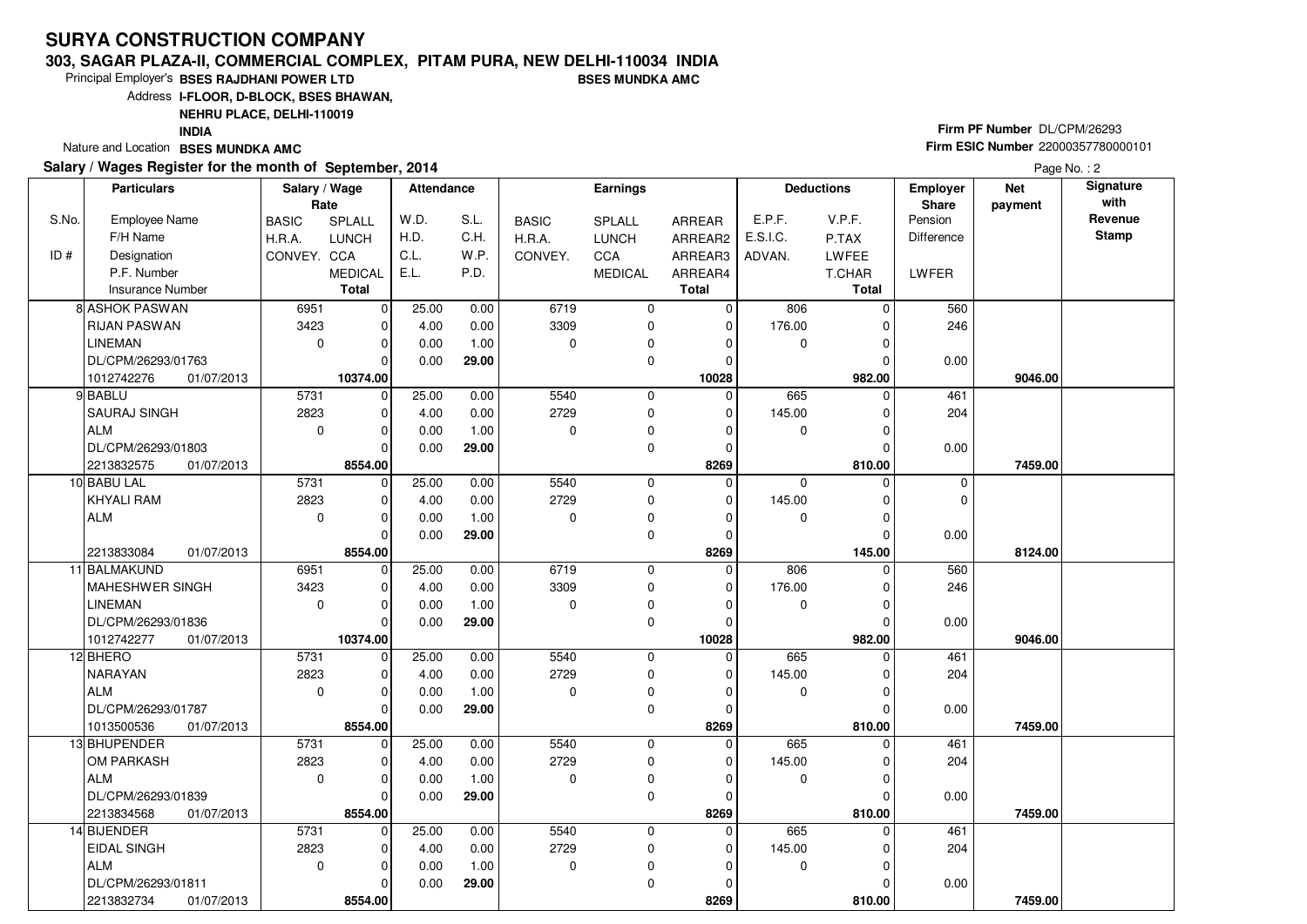#### **303, SAGAR PLAZA-II, COMMERCIAL COMPLEX, PITAM PURA, NEW DELHI-110034 INDIABSES MUNDKA AMC**

Principal Employer's**BSES RAJDHANI POWER LTD**

Address**I-FLOOR, D-BLOCK, BSES BHAWAN,**

**NEHRU PLACE, DELHI-110019**

**INDIA**

Nature and Location **BSES MUNDKA AMC** 

#### **Salary / Wages Register for the month of September, 2014**

# **Firm PF Number** DL/CPM/26293 **Firm ESIC Number** <sup>22000357780000101</sup>

|       | <b>Particulars</b>         | Salary / Wage<br>Rate |                | <b>Attendance</b> |       |              | <b>Earnings</b> |              |             | <b>Deductions</b> | <b>Employer</b><br>Share | <b>Net</b><br>payment | Signature<br>with |
|-------|----------------------------|-----------------------|----------------|-------------------|-------|--------------|-----------------|--------------|-------------|-------------------|--------------------------|-----------------------|-------------------|
| S.No. | Employee Name              | <b>BASIC</b>          | SPLALL         | W.D.              | S.L.  | <b>BASIC</b> | SPLALL          | ARREAR       | E.P.F.      | V.P.F.            | Pension                  |                       | Revenue           |
|       | F/H Name                   | H.R.A.                | <b>LUNCH</b>   | H.D.              | C.H.  | H.R.A.       | <b>LUNCH</b>    | ARREAR2      | E.S.I.C.    | P.TAX             | Difference               |                       | <b>Stamp</b>      |
| ID#   | Designation                | CONVEY. CCA           |                | C.L.              | W.P.  | CONVEY.      | CCA             | ARREAR3      | ADVAN.      | <b>LWFEE</b>      |                          |                       |                   |
|       | P.F. Number                |                       | <b>MEDICAL</b> | E.L.              | P.D.  |              | <b>MEDICAL</b>  | ARREAR4      |             | T.CHAR            | LWFER                    |                       |                   |
|       | <b>Insurance Number</b>    |                       | <b>Total</b>   |                   |       |              |                 | <b>Total</b> |             | Total             |                          |                       |                   |
|       | 15 BIRENDRA MANDAL         | 5731                  | $\mathbf 0$    | 25.00             | 0.00  | 5540         | 0               | $\mathbf 0$  | 665         | $\Omega$          | 461                      |                       |                   |
|       | DASHARATH MANDAL           | 2823                  | $\mathbf 0$    | 4.00              | 0.00  | 2729         | 0               | $\mathbf 0$  | 145.00      | $\Omega$          | 204                      |                       |                   |
|       | ALM                        | $\mathbf 0$           | $\mathbf 0$    | 0.00              | 1.00  | 0            | 0               | 0            | 0           | $\Omega$          |                          |                       |                   |
|       | DL/CPM/26293/01853         |                       | $\Omega$       | 0.00              | 29.00 |              | 0               | $\mathbf 0$  |             |                   | 0.00                     |                       |                   |
|       | 2213863216<br>20/09/2013   |                       | 8554.00        |                   |       |              |                 | 8269         |             | 810.00            |                          | 7459.00               |                   |
|       | 16 CHANDRASHEKHAR KU.      | 5731                  | $\mathbf 0$    | 25.00             | 0.00  | 5540         | 0               | $\Omega$     | 665         | $\Omega$          | 461                      |                       |                   |
|       | AGAMLAL SEN                | 2823                  | $\mathbf 0$    | 4.00              | 0.00  | 2729         | $\mathbf 0$     | $\Omega$     | 145.00      | $\Omega$          | 204                      |                       |                   |
|       | ALM                        | $\mathbf 0$           | $\Omega$       | 0.00              | 1.00  | $\Omega$     | 0               | $\Omega$     | 0           |                   |                          |                       |                   |
|       | DL/CPM/26293/01817         |                       | $\Omega$       | 0.00              | 29.00 |              | $\mathbf 0$     | 0            |             | $\Omega$          | 0.00                     |                       |                   |
|       | 2213833080<br>01/07/2013   |                       | 8554.00        |                   |       |              |                 | 8269         |             | 810.00            |                          | 7459.00               |                   |
|       | 17 CHHOTU KUMAR            | 6951                  | $\mathbf 0$    | 25.00             | 0.00  | 6719         | $\mathbf 0$     | $\Omega$     | 806         | $\Omega$          | 560                      |                       |                   |
|       | <b>GARBHI PRASAD SINGH</b> | 3423                  | $\mathbf 0$    | 4.00              | 0.00  | 3309         | 0               | 0            | 176.00      | 0                 | 246                      |                       |                   |
|       | <b>LINEMAN</b>             | $\mathbf 0$           | $\Omega$       | 0.00              | 1.00  | $\Omega$     | 0               | $\Omega$     | $\mathbf 0$ | $\Omega$          |                          |                       |                   |
|       | DL/CPM/26293/01765         |                       | $\Omega$       | 0.00              | 29.00 |              | 0               | 0            |             |                   | 0.00                     |                       |                   |
|       | 1012742281<br>01/07/2013   |                       | 10374.00       |                   |       |              |                 | 10028        |             | 982.00            |                          | 9046.00               |                   |
|       | 18 DEEPAK KUMAR            | 6951                  | $\mathbf 0$    | 25.00             | 0.00  | 6719         | $\mathbf 0$     | $\Omega$     | 806         | $\Omega$          | 560                      |                       |                   |
|       | <b>RAM NIWASH</b>          | 3423                  | $\Omega$       | 4.00              | 0.00  | 3309         | 0               | $\Omega$     | 176.00      | $\Omega$          | 246                      |                       |                   |
|       | LINEMAN                    | $\Omega$              | $\Omega$       | 0.00              | 1.00  | $\Omega$     | 0               | O            | $\mathbf 0$ | $\Omega$          |                          |                       |                   |
|       | DL/CPM/26293/01794         |                       | $\Omega$       | 0.00              | 29.00 |              | $\mathbf 0$     | $\Omega$     |             |                   | 0.00                     |                       |                   |
|       | 1113957143<br>01/07/2013   |                       | 10374.00       |                   |       |              |                 | 10028        |             | 982.00            |                          | 9046.00               |                   |
|       | 19 DINKAR KUMAR SEN        | 6951                  | $\mathbf 0$    | 25.00             | 0.00  | 6719         | $\mathbf 0$     | $\mathbf 0$  | 806         |                   | 560                      |                       |                   |
|       | AGAMLAL SEN                | 3423                  | $\Omega$       | 4.00              | 0.00  | 3309         | 0               | $\Omega$     | 176.00      | $\Omega$          | 246                      |                       |                   |
|       | <b>LINEMAN</b>             | $\mathbf 0$           | $\Omega$       | 0.00              | 1.00  | $\Omega$     | $\mathbf 0$     | 0            | 0           | $\Omega$          |                          |                       |                   |
|       | DL/CPM/26293/01760         |                       | $\Omega$       | 0.00              | 29.00 |              | $\mathbf 0$     | $\Omega$     |             |                   | 0.00                     |                       |                   |
|       | 1010079092<br>01/07/2013   |                       | 10374.00       |                   |       |              |                 | 10028        |             | 982.00            |                          | 9046.00               |                   |
|       | 20 GAUTAM KUMAR            | 6951                  | $\mathbf 0$    | 25.00             | 0.00  | 6719         | $\mathbf 0$     | $\mathbf 0$  | 806         | $\Omega$          | 560                      |                       |                   |
|       | <b>SRIDHAR SINGH</b>       | 3423                  | $\Omega$       | 4.00              | 0.00  | 3309         | $\mathbf 0$     | $\Omega$     | 176.00      | $\Omega$          | 246                      |                       |                   |
|       | <b>LINEMAN</b>             | $\mathbf 0$           | $\Omega$       | 0.00              | 1.00  | $\Omega$     | 0               | $\Omega$     | 0           |                   |                          |                       |                   |
|       | DL/CPM/26293/01813         |                       | $\Omega$       | 0.00              | 29.00 |              | $\mathbf 0$     | O            |             | $\Omega$          | 0.00                     |                       |                   |
|       | 2213832745<br>01/07/2013   |                       | 10374.00       |                   |       |              |                 | 10028        |             | 982.00            |                          | 9046.00               |                   |
|       | 21 GOVIND                  | 6951                  | $\Omega$       | 25.00             | 0.00  | 6719         | $\mathbf 0$     | $\Omega$     | 806         | $\Omega$          | 560                      |                       |                   |
|       | <b>DILIP SINGH</b>         | 3423                  | $\mathbf 0$    | 4.00              | 0.00  | 3309         | 0               | 0            | 176.00      |                   | 246                      |                       |                   |
|       | <b>LINEMAN</b>             | $\mathbf 0$           | $\Omega$       | 0.00              | 1.00  | 0            | 0               | $\Omega$     | 0           | $\Omega$          |                          |                       |                   |
|       | DL/CPM/26293/01808         |                       | 0              | 0.00              | 29.00 |              | 0               | O            |             |                   | 0.00                     |                       |                   |
|       | 2213832598<br>01/07/2013   |                       | 10374.00       |                   |       |              |                 | 10028        |             | 982.00            |                          | 9046.00               |                   |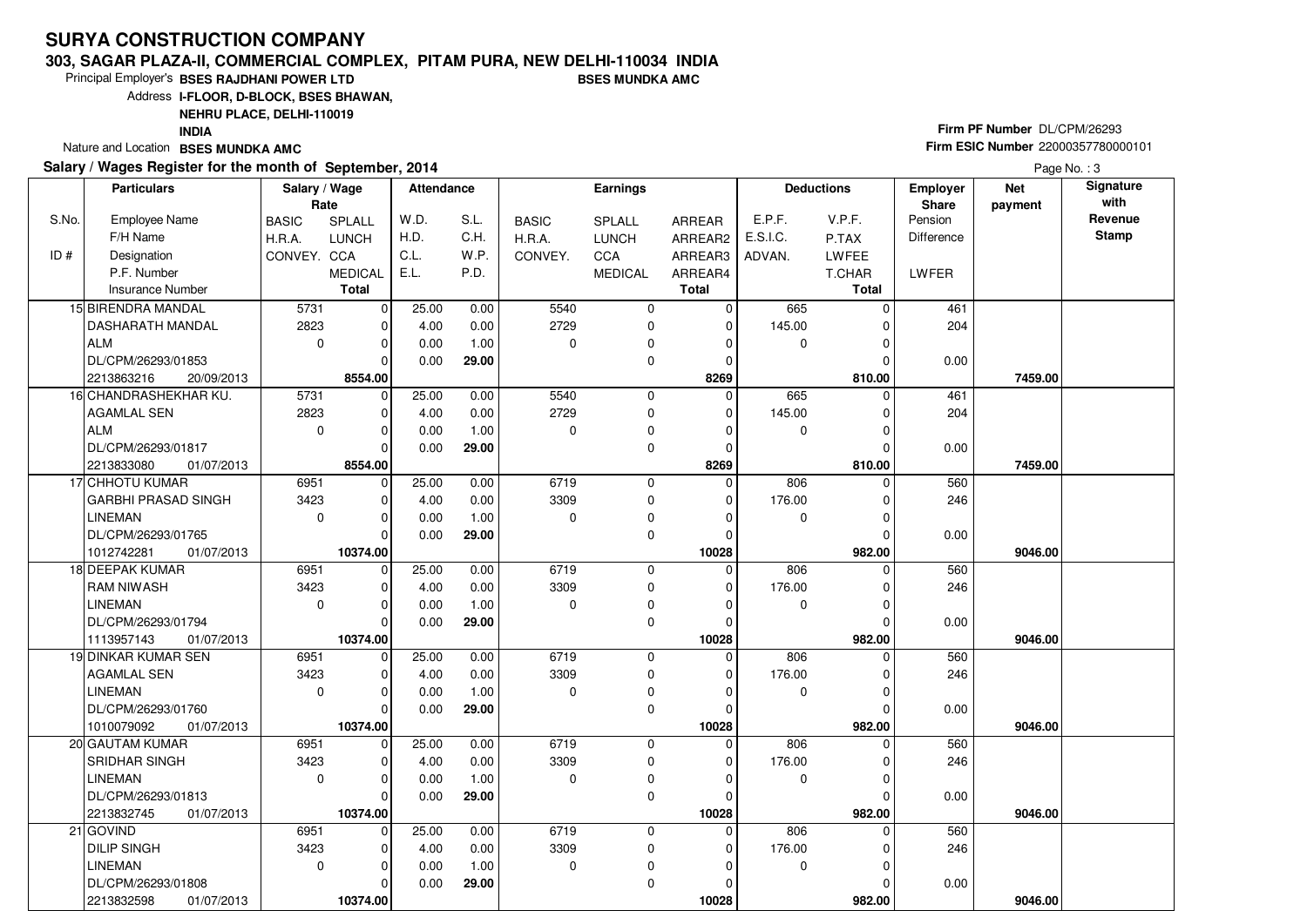#### **303, SAGAR PLAZA-II, COMMERCIAL COMPLEX, PITAM PURA, NEW DELHI-110034 INDIABSES MUNDKA AMC**

Principal Employer's**BSES RAJDHANI POWER LTD**

Address**I-FLOOR, D-BLOCK, BSES BHAWAN,**

### **NEHRU PLACE, DELHI-110019**

**INDIA**

Nature and Location **BSES MUNDKA AMC** 

#### **Salary / Wages Register for the month of September, 2014**

# **Firm PF Number** DL/CPM/26293 **Firm ESIC Number** <sup>22000357780000101</sup>

|       | <b>Particulars</b>       | Salary / Wage<br>Rate |                | <b>Attendance</b> |       |              | <b>Earnings</b> |               |          | <b>Deductions</b> | Employer<br>Share | <b>Net</b><br>payment | Signature<br>with |
|-------|--------------------------|-----------------------|----------------|-------------------|-------|--------------|-----------------|---------------|----------|-------------------|-------------------|-----------------------|-------------------|
| S.No. | <b>Employee Name</b>     | <b>BASIC</b>          | SPLALL         | W.D.              | S.L.  | <b>BASIC</b> | <b>SPLALL</b>   | <b>ARREAR</b> | E.P.F.   | V.P.F.            | Pension           |                       | Revenue           |
|       | F/H Name                 | H.R.A.                | <b>LUNCH</b>   | H.D.              | C.H.  | H.R.A.       | <b>LUNCH</b>    | ARREAR2       | E.S.I.C. | P.TAX             | <b>Difference</b> |                       | <b>Stamp</b>      |
| ID#   | Designation              | CONVEY. CCA           |                | C.L.              | W.P.  | CONVEY.      | CCA             | ARREAR3       | ADVAN.   | LWFEE             |                   |                       |                   |
|       | P.F. Number              |                       | <b>MEDICAL</b> | E.L.              | P.D.  |              | <b>MEDICAL</b>  | ARREAR4       |          | T.CHAR            | LWFER             |                       |                   |
|       | <b>Insurance Number</b>  |                       | <b>Total</b>   |                   |       |              |                 | <b>Total</b>  |          | <b>Total</b>      |                   |                       |                   |
|       | 22 GUDDU SINGH           | 6951                  | $\mathbf 0$    | 25.00             | 0.00  | 6719         | 0               | $\mathbf 0$   | 806      | $\Omega$          | 560               |                       |                   |
|       | <b>SAURAJ SINGH</b>      | 3423                  | $\mathbf 0$    | 4.00              | 0.00  | 3309         | 0               | $\Omega$      | 176.00   | $\Omega$          | 246               |                       |                   |
|       | <b>LINEMAN</b>           | $\mathbf 0$           | $\mathbf 0$    | 0.00              | 1.00  | 0            | 0               | $\Omega$      | 0        | $\Omega$          |                   |                       |                   |
|       | DL/CPM/26293/01832       |                       | $\Omega$       | 0.00              | 29.00 |              | 0               | $\Omega$      |          |                   | 0.00              |                       |                   |
|       | 1012742408<br>01/07/2013 |                       | 10374.00       |                   |       |              |                 | 10028         |          | 982.00            |                   | 9046.00               |                   |
|       | $23$ HIRA                | 6951                  | $\mathbf 0$    | 25.00             | 0.00  | 6719         | 0               | $\Omega$      | 806      | $\Omega$          | 560               |                       |                   |
|       | <b>CHHABU SINGH</b>      | 3423                  | $\mathbf 0$    | 4.00              | 0.00  | 3309         | 0               | 0             | 176.00   | $\Omega$          | 246               |                       |                   |
|       | <b>LINEMAN</b>           | $\mathbf 0$           | $\Omega$       | 0.00              | 1.00  | 0            | $\mathbf 0$     | $\Omega$      | 0        | $\Omega$          |                   |                       |                   |
|       | DL/CPM/26293/01784       |                       | $\Omega$       | 0.00              | 29.00 |              | 0               | 0             |          | $\Omega$          | 0.00              |                       |                   |
|       | 1013034860<br>01/07/2013 |                       | 10374.00       |                   |       |              |                 | 10028         |          | 982.00            |                   | 9046.00               |                   |
|       | 24 JASWANT               | 5731                  | $\mathbf 0$    | 25.00             | 0.00  | 5540         | $\mathbf 0$     | $\Omega$      | 665      | $\Omega$          | 461               |                       |                   |
|       | <b>BALWANT</b>           | 2823                  | 0              | 4.00              | 0.00  | 2729         | 0               | 0             | 145.00   | 0                 | 204               |                       |                   |
|       | ALM                      | $\mathbf 0$           | $\Omega$       | 0.00              | 1.00  | $\Omega$     | 0               | 0             | 0        | $\Omega$          |                   |                       |                   |
|       | DL/CPM/26293/01824       |                       | $\Omega$       | 0.00              | 29.00 |              | $\mathbf 0$     | 0             |          | O                 | 0.00              |                       |                   |
|       | 2213833549<br>01/07/2013 |                       | 8554.00        |                   |       |              |                 | 8269          |          | 810.00            |                   | 7459.00               |                   |
|       | 25 JITENDRA PRASAD GUPTA | 5731                  | $\mathbf 0$    | 25.00             | 0.00  | 5540         | 0               | $\Omega$      | 665      | $\Omega$          | 461               |                       |                   |
|       | PUNIT LAL PRASAD         | 2823                  | $\mathbf 0$    | 4.00              | 0.00  | 2729         | $\mathbf 0$     | $\Omega$      | 145.00   |                   | 204               |                       |                   |
|       | ALM                      | $\mathbf 0$           | $\Omega$       | 0.00              | 1.00  | $\Omega$     | 0               | 0             | 0        | $\Omega$          |                   |                       |                   |
|       | DL/CPM/26293/01846       |                       | $\Omega$       | 0.00              | 29.00 |              | $\mathbf 0$     | $\mathbf 0$   |          | $\Omega$          | 0.00              |                       |                   |
|       | 02/09/2013<br>2213857489 |                       | 8554.00        |                   |       |              |                 | 8269          |          | 810.00            |                   | 7459.00               |                   |
|       | 26 KAILASH SHARMA        | 5731                  | $\mathbf 0$    | 25.00             | 0.00  | 5540         | 0               | $\mathbf 0$   | 665      | $\Omega$          | 461               |                       |                   |
|       | KISHAN SHARMA            | 2823                  | $\mathbf 0$    | 4.00              | 0.00  | 2729         | 0               | 0             | 145.00   | $\Omega$          | 204               |                       |                   |
|       | ALM                      | $\mathbf 0$           | $\Omega$       | 0.00              | 1.00  | $\Omega$     | 0               | $\Omega$      | 0        | $\Omega$          |                   |                       |                   |
|       | DL/CPM/26293/01833       |                       | $\Omega$       | 0.00              | 29.00 |              | 0               | $\mathbf 0$   |          |                   | 0.00              |                       |                   |
|       | 1013466763<br>01/07/2013 |                       | 8554.00        |                   |       |              |                 | 8269          |          | 810.00            |                   | 7459.00               |                   |
|       | 27 KAILASH SINGH         | 6951                  | $\mathbf 0$    | 25.00             | 0.00  | 6719         | 0               | 0             | 806      | $\Omega$          | 560               |                       |                   |
|       | SIKENDER SINGH           | 3423                  | $\mathbf 0$    | 4.00              | 0.00  | 3309         | 0               | 0             | 176.00   | $\Omega$          | 246               |                       |                   |
|       | LINEMAN                  | $\mathbf 0$           | $\Omega$       | 0.00              | 1.00  | $\Omega$     | 0               | $\Omega$      | 0        | $\Omega$          |                   |                       |                   |
|       | DL/CPM/26293/01779       |                       | $\Omega$       | 0.00              | 29.00 |              | $\Omega$        | $\Omega$      |          |                   | 0.00              |                       |                   |
|       | 1012925370<br>01/07/2013 |                       | 10374.00       |                   |       |              |                 | 10028         |          | 982.00            |                   | 9046.00               |                   |
|       | 28 KANHAIYA KUMAR        | 5731                  | 0              | 25.00             | 0.00  | 5540         | 0               | $\mathbf 0$   | 665      | $\Omega$          | 461               |                       |                   |
|       | LAL CHAND                | 2823                  | $\Omega$       | 4.00              | 0.00  | 2729         | 0               | $\Omega$      | 145.00   | O                 | 204               |                       |                   |
|       | ALM                      | $\mathbf 0$           | $\Omega$       | 0.00              | 1.00  | 0            | 0               | 0             | 0        | $\Omega$          |                   |                       |                   |
|       | DL/CPM/26293/01767       |                       | $\Omega$       | 0.00              | 29.00 |              | $\mathbf 0$     | 0             |          |                   | 0.00              |                       |                   |
|       | 1012742402<br>01/07/2013 |                       | 8554.00        |                   |       |              |                 | 8269          |          | 810.00            |                   | 7459.00               |                   |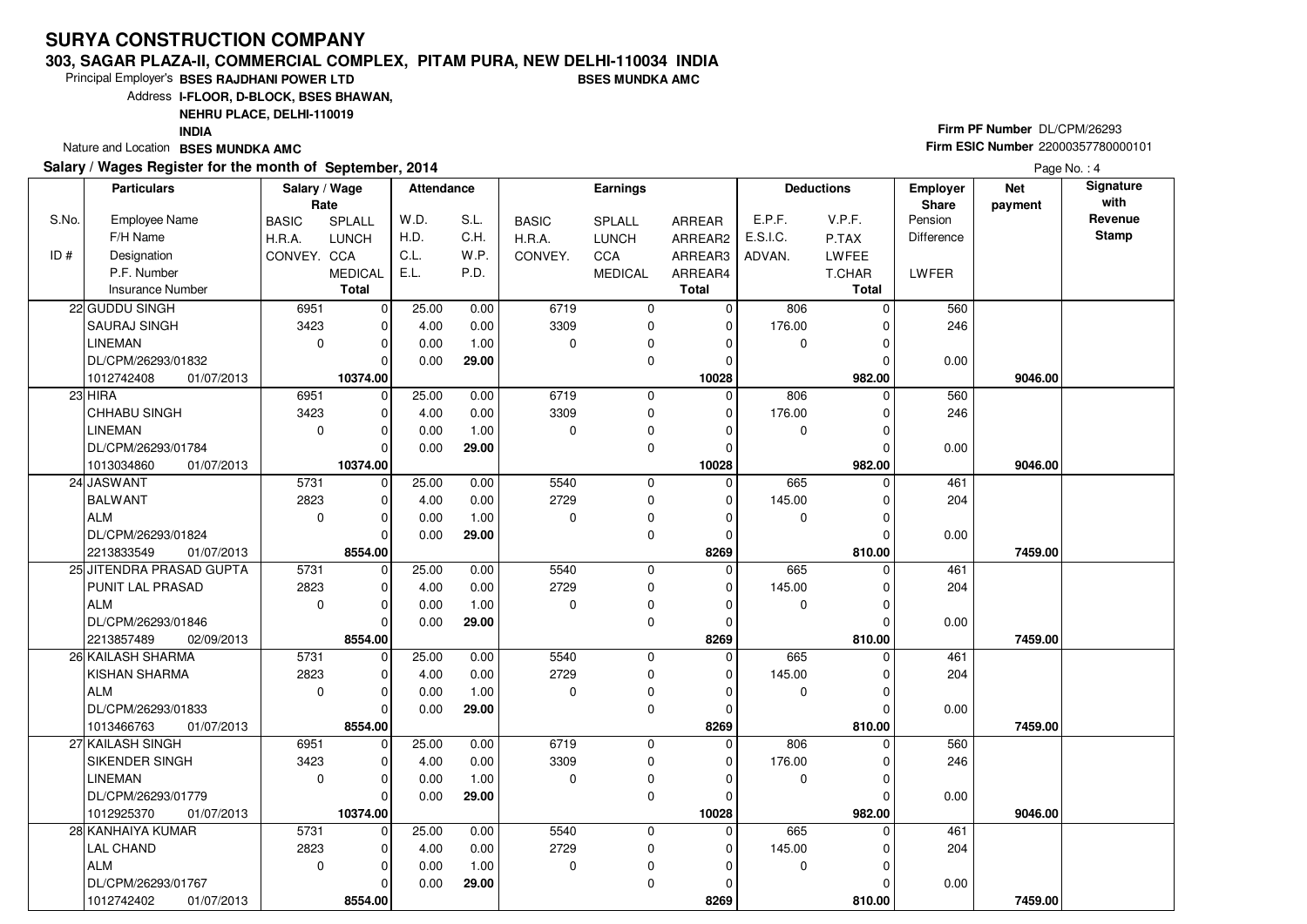#### **303, SAGAR PLAZA-II, COMMERCIAL COMPLEX, PITAM PURA, NEW DELHI-110034 INDIABSES MUNDKA AMC**

Principal Employer's**BSES RAJDHANI POWER LTD**

Address**I-FLOOR, D-BLOCK, BSES BHAWAN,**

### **NEHRU PLACE, DELHI-110019**

**INDIA**

Nature and Location **BSES MUNDKA AMC** 

#### **Salary / Wages Register for the month of September, 2014**

# **Firm PF Number** DL/CPM/26293 **Firm ESIC Number** <sup>22000357780000101</sup>

|       | <b>Particulars</b>         | Salary / Wage<br>Rate |                | <b>Attendance</b> |       |              | Earnings       |               |             | <b>Deductions</b> | <b>Employer</b><br>Share | <b>Net</b><br>payment | Signature<br>with |
|-------|----------------------------|-----------------------|----------------|-------------------|-------|--------------|----------------|---------------|-------------|-------------------|--------------------------|-----------------------|-------------------|
| S.No. | <b>Employee Name</b>       | <b>BASIC</b>          | SPLALL         | W.D.              | S.L.  | <b>BASIC</b> | SPLALL         | <b>ARREAR</b> | E.P.F.      | V.P.F.            | Pension                  |                       | Revenue           |
|       | F/H Name                   | H.R.A.                | <b>LUNCH</b>   | H.D.              | C.H.  | H.R.A.       | <b>LUNCH</b>   | ARREAR2       | E.S.I.C.    | P.TAX             | <b>Difference</b>        |                       | <b>Stamp</b>      |
| ID#   | Designation                | CONVEY. CCA           |                | C.L.              | W.P.  | CONVEY.      | CCA            | ARREAR3       | ADVAN.      | LWFEE             |                          |                       |                   |
|       | P.F. Number                |                       | <b>MEDICAL</b> | E.L.              | P.D.  |              | <b>MEDICAL</b> | ARREAR4       |             | T.CHAR            | <b>LWFER</b>             |                       |                   |
|       | <b>Insurance Number</b>    |                       | <b>Total</b>   |                   |       |              |                | <b>Total</b>  |             | <b>Total</b>      |                          |                       |                   |
|       | 29 KANHAIYA KUMAR          | 6951                  | $\mathbf 0$    | 25.00             | 0.00  | 6719         | 0              | 0             | 806         | $\Omega$          | 560                      |                       |                   |
|       | <b>KISHAN SINGH</b>        | 3423                  | 0              | 4.00              | 0.00  | 3309         | 0              | 0             | 176.00      | ŋ                 | 246                      |                       |                   |
|       | <b>LINEMAN</b>             | $\mathbf 0$           | $\mathbf 0$    | 0.00              | 1.00  | $\mathbf 0$  | 0              | 0             | 0           |                   |                          |                       |                   |
|       | DL/CPM/26293/01791         |                       | $\Omega$       | 0.00              | 29.00 |              | 0              | 0             |             |                   | 0.00                     |                       |                   |
|       | 1112779267<br>01/07/2013   |                       | 10374.00       |                   |       |              |                | 10028         |             | 982.00            |                          | 9046.00               |                   |
|       | 30 KAPIL                   | 6951                  | $\mathbf 0$    | 25.00             | 0.00  | 6719         | 0              | $\Omega$      | 806         | $\Omega$          | 560                      |                       |                   |
|       | <b>CHHOTU PRASAD SINGH</b> | 3423                  | $\mathbf 0$    | 4.00              | 0.00  | 3309         | 0              | 0             | 176.00      |                   | 246                      |                       |                   |
|       | <b>LINEMAN</b>             | $\mathbf 0$           | $\Omega$       | 0.00              | 1.00  | $\mathbf 0$  | $\Omega$       | 0             | $\Omega$    |                   |                          |                       |                   |
|       | DL/CPM/26293/01768         |                       | $\Omega$       | 0.00              | 29.00 |              | 0              | 0             |             |                   | 0.00                     |                       |                   |
|       | 1012742400<br>01/07/2013   |                       | 10374.00       |                   |       |              |                | 10028         |             | 982.00            |                          | 9046.00               |                   |
|       | 31 KIRPAL SINGH            | 6951                  | $\Omega$       | 25.00             | 0.00  | 6719         | 0              | 0             | 806         |                   | 560                      |                       |                   |
|       | MAHENDRA SINGH             | 3423                  | 0              | 4.00              | 0.00  | 3309         | 0              | 0             | 176.00      | 0                 | 246                      |                       |                   |
|       | <b>LINEMAN</b>             | $\mathbf 0$           | $\mathbf 0$    | 0.00              | 1.00  | $\mathbf 0$  | 0              | $\Omega$      | 0           |                   |                          |                       |                   |
|       | DL/CPM/26293/01835         |                       | $\Omega$       | 0.00              | 29.00 |              | 0              | $\Omega$      |             |                   | 0.00                     |                       |                   |
|       | 01/07/2013<br>1013528814   |                       | 10374.00       |                   |       |              |                | 10028         |             | 982.00            |                          | 9046.00               |                   |
|       | 32 LAXMAN SINGH            | 5731                  | $\mathbf 0$    | 25.00             | 0.00  | 5540         | 0              | $\Omega$      | 665         | $\Omega$          | 461                      |                       |                   |
|       | <b>DIPTI SINGH</b>         | 2823                  | $\mathbf 0$    | 4.00              | 0.00  | 2729         | 0              | 0             | 145.00      |                   | 204                      |                       |                   |
|       | ALM                        | $\mathbf 0$           | $\Omega$       | 0.00              | 1.00  | $\Omega$     | $\mathbf 0$    | $\Omega$      | 0           |                   |                          |                       |                   |
|       | DL/CPM/26293/01789         |                       | $\Omega$       | 0.00              | 29.00 |              | 0              | 0             |             |                   | 0.00                     |                       |                   |
|       | 01/07/2013<br>1013644118   |                       | 8554.00        |                   |       |              |                | 8269          |             | 810.00            |                          | 7459.00               |                   |
|       | 33 MAHESH CHAND            | 6951                  | $\mathbf 0$    | 25.00             | 0.00  | 6719         | 0              | $\mathbf 0$   | 806         | 0                 | 560                      |                       |                   |
|       | LT GYAN CHAND              | 3423                  | $\mathbf 0$    | 4.00              | 0.00  | 3309         | 0              | 0             | 176.00      | 0                 | 246                      |                       |                   |
|       | <b>LINEMAN</b>             | $\mathbf 0$           | $\Omega$       | 0.00              | 1.00  | $\Omega$     | 0              | 0             | 0           |                   |                          |                       |                   |
|       | DL/CPM/26293/01769         |                       | $\Omega$       | 0.00              | 29.00 |              | 0              | $\Omega$      |             |                   | 0.00                     |                       |                   |
|       | 1012742402<br>01/07/2013   |                       | 10374.00       |                   |       |              |                | 10028         |             | 982.00            |                          | 9046.00               |                   |
|       | 34 MANOJ                   | 6951                  | $\mathbf 0$    | 0.00              | 0.00  | $\mathbf 0$  | 0              | $\Omega$      | $\mathbf 0$ | $\Omega$          | $\mathbf 0$              |                       |                   |
|       | <b>RAM CHANDER</b>         | 3423                  | $\mathbf 0$    | 0.00              | 0.00  | $\Omega$     | 0              | $\Omega$      | 0.00        |                   | $\mathbf 0$              |                       |                   |
|       | ALM                        | $\mathbf 0$           | $\Omega$       | 0.00              | 30.00 | $\Omega$     | $\mathbf 0$    | $\Omega$      | $\Omega$    | $\Omega$          |                          |                       |                   |
|       | DL/CPM/26293/01854         |                       | $\Omega$       | 0.00              | 0.00  |              | 0              | 0             |             |                   | 0.00                     |                       |                   |
|       | 2213863777<br>20/09/2013   |                       | 10374.00       |                   |       |              |                | 0             |             | 0.00              |                          | 0.00                  |                   |
|       | 35 MANOJ SINGH             | 5731                  | $\mathbf 0$    | 25.00             | 0.00  | 5540         | $\mathbf 0$    | 0             | 665         |                   | 461                      |                       |                   |
|       | KALESHWAR SINGH            | 2823                  | 0              | 4.00              | 0.00  | 2729         | 0              | 0             | 145.00      |                   | 204                      |                       |                   |
|       | ALM                        | $\Omega$              | $\Omega$       | 0.00              | 1.00  | $\Omega$     | $\pmb{0}$      | $\Omega$      | $\mathbf 0$ |                   |                          |                       |                   |
|       | DL/CPM/26293/01848         |                       | $\Omega$       | 0.00              | 29.00 |              | 0              | $\Omega$      |             |                   | 0.00                     |                       |                   |
|       | 2213857521<br>02/09/2013   |                       | 8554.00        |                   |       |              |                | 8269          |             | 810.00            |                          | 7459.00               |                   |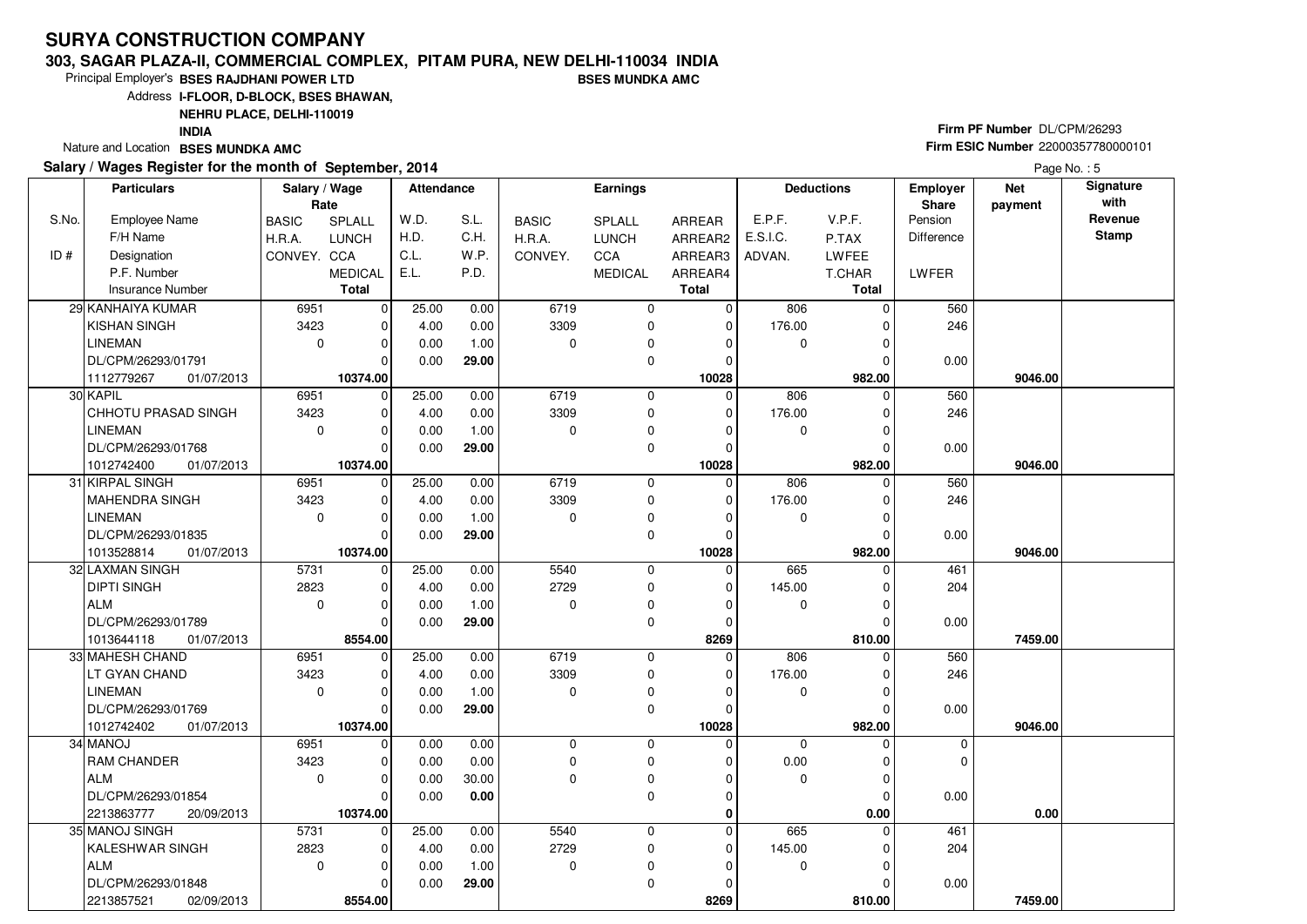#### **303, SAGAR PLAZA-II, COMMERCIAL COMPLEX, PITAM PURA, NEW DELHI-110034 INDIABSES MUNDKA AMC**

Principal Employer's**BSES RAJDHANI POWER LTD**

Address**I-FLOOR, D-BLOCK, BSES BHAWAN,**

**NEHRU PLACE, DELHI-110019**

**INDIA**

Nature and Location **BSES MUNDKA AMC** 

#### **Salary / Wages Register for the month of September, 2014**

# **Firm PF Number** DL/CPM/26293 **Firm ESIC Number** <sup>22000357780000101</sup>

|       | <b>Particulars</b>       | Salary / Wage<br>Rate |                | <b>Attendance</b> |       |              | <b>Earnings</b> |                |          | <b>Deductions</b> | <b>Employer</b><br>Share | <b>Net</b><br>payment | Signature<br>with |
|-------|--------------------------|-----------------------|----------------|-------------------|-------|--------------|-----------------|----------------|----------|-------------------|--------------------------|-----------------------|-------------------|
| S.No. | <b>Employee Name</b>     | <b>BASIC</b>          | SPLALL         | W.D.              | S.L.  | <b>BASIC</b> | SPLALL          | <b>ARREAR</b>  | E.P.F.   | V.P.F.            | Pension                  |                       | Revenue           |
|       | F/H Name                 | H.R.A.                | <b>LUNCH</b>   | H.D.              | C.H.  | H.R.A.       | LUNCH           | ARREAR2        | E.S.I.C. | P.TAX             | <b>Difference</b>        |                       | <b>Stamp</b>      |
| ID#   | Designation              | CONVEY. CCA           |                | C.L.              | W.P.  | CONVEY.      | CCA             | ARREAR3        | ADVAN.   | <b>LWFEE</b>      |                          |                       |                   |
|       | P.F. Number              |                       | <b>MEDICAL</b> | E.L.              | P.D.  |              | <b>MEDICAL</b>  | ARREAR4        |          | T.CHAR            | LWFER                    |                       |                   |
|       | <b>Insurance Number</b>  |                       | <b>Total</b>   |                   |       |              |                 | <b>Total</b>   |          | Total             |                          |                       |                   |
|       | 36 MANTU MANJHI          | 6951                  | $\mathbf 0$    | 11.00             | 0.00  | 3012         | 0               | 0              | 361      | $\Omega$          | 251                      |                       |                   |
|       | <b>PANCHO MANJHI</b>     | 3423                  | $\mathbf 0$    | 2.00              | 0.00  | 1483         | 0               | $\Omega$       | 79.00    |                   | 110                      |                       |                   |
|       | <b>LINEMAN</b>           | $\mathbf 0$           | $\mathbf 0$    | 0.00              | 0.00  | $\mathbf 0$  | 0               | 0              | 0        |                   |                          |                       |                   |
|       | DL/CPM/26293/02036       |                       | $\Omega$       | 0.00              | 13.00 |              | 0               | 0              |          |                   | 0.00                     |                       |                   |
|       | 2213960866<br>19/09/2014 |                       | 10374.00       |                   |       |              |                 | 4495           |          | 440.00            |                          | 4055.00               |                   |
|       | 37 MD SALAHDDIN ANSARI   | 5731                  | $\mathbf 0$    | 25.00             | 0.00  | 5540         | 0               | $\Omega$       | 665      | $\Omega$          | 461                      |                       |                   |
|       | <b>MD ISRAIL</b>         | 2823                  | $\mathbf 0$    | 4.00              | 0.00  | 2729         | 0               | 0              | 145.00   | $\Omega$          | 204                      |                       |                   |
|       | ALM                      | $\mathbf 0$           | $\Omega$       | 0.00              | 1.00  | $\mathbf 0$  | 0               | 0              | 0        |                   |                          |                       |                   |
|       | DL/CPM/26293/01770       |                       | $\Omega$       | 0.00              | 29.00 |              | 0               | 0              |          |                   | 0.00                     |                       |                   |
|       | 01/07/2013<br>1012742404 |                       | 8554.00        |                   |       |              |                 | 8269           |          | 810.00            |                          | 7459.00               |                   |
|       | 38 MOOL CHAND            | 5731                  | $\mathbf 0$    | 25.00             | 0.00  | 5540         | 0               | $\overline{0}$ | 665      |                   | 461                      |                       |                   |
|       | <b>BHURA LAL</b>         | 2823                  | 0              | 4.00              | 0.00  | 2729         | 0               | 0              | 145.00   | 0                 | 204                      |                       |                   |
|       | ALM                      | $\mathbf 0$           | $\mathbf 0$    | 0.00              | 1.00  | $\mathbf 0$  | 0               | $\Omega$       | 0        |                   |                          |                       |                   |
|       | DL/CPM/26293/01778       |                       | $\Omega$       | 0.00              | 29.00 |              | 0               | 0              |          |                   | 0.00                     |                       |                   |
|       | 1012742438<br>01/07/2013 |                       | 8554.00        |                   |       |              |                 | 8269           |          | 810.00            |                          | 7459.00               |                   |
|       | 39 MUKESH SINGH          | 6951                  | $\mathbf 0$    | 25.00             | 0.00  | 6719         | 0               | $\Omega$       | 806      | $\Omega$          | 560                      |                       |                   |
|       | ARJUN SINGH              | 3423                  | $\mathbf 0$    | 4.00              | 0.00  | 3309         | 0               | 0              | 176.00   |                   | 246                      |                       |                   |
|       | <b>LINEMAN</b>           | $\mathbf 0$           | $\Omega$       | 0.00              | 1.00  | 0            | 0               | 0              | 0        |                   |                          |                       |                   |
|       | DL/CPM/26293/01801       |                       | $\Omega$       | 0.00              | 29.00 |              | 0               | 0              |          |                   | 0.00                     |                       |                   |
|       | 2213034863<br>01/07/2013 |                       | 10374.00       |                   |       |              |                 | 10028          |          | 982.00            |                          | 9046.00               |                   |
|       | 40 NARAYAN               | 5731                  | $\mathbf 0$    | 25.00             | 0.00  | 5540         | 0               | $\mathbf 0$    | 665      |                   | 461                      |                       |                   |
|       | <b>RAM PRASAD</b>        | 2823                  | $\mathbf 0$    | 4.00              | 0.00  | 2729         | 0               | 0              | 145.00   |                   | 204                      |                       |                   |
|       | ALM                      | $\mathbf 0$           | $\Omega$       | 0.00              | 1.00  | $\Omega$     | $\mathbf 0$     | 0              | 0        |                   |                          |                       |                   |
|       | DL/CPM/26293/01771       |                       | $\mathbf 0$    | 0.00              | 29.00 |              | 0               | 0              |          |                   | 0.00                     |                       |                   |
|       | 1012742406<br>01/07/2013 |                       | 8554.00        |                   |       |              |                 | 8269           |          | 810.00            |                          | 7459.00               |                   |
|       | 41 NARAYAN SINGH         | 6951                  | $\mathbf 0$    | 25.00             | 0.00  | 6719         | $\mathbf 0$     | 0              | 806      | $\Omega$          | 560                      |                       |                   |
|       | <b>CHHABU PRASAD</b>     | 3423                  | 0              | 4.00              | 0.00  | 3309         | 0               | 0              | 176.00   |                   | 246                      |                       |                   |
|       | LINEMAN                  | $\mathbf 0$           | $\Omega$       | 0.00              | 1.00  | $\mathbf 0$  | 0               | 0              | 0        |                   |                          |                       |                   |
|       | DL/CPM/26293/01790       |                       | $\Omega$       | 0.00              | 29.00 |              | 0               | $\Omega$       |          |                   | 0.00                     |                       |                   |
|       | 1106655865<br>01/07/2013 |                       | 10374.00       |                   |       |              |                 | 10028          |          | 982.00            |                          | 9046.00               |                   |
|       | 42 OM PARKASH            | 5731                  | $\mathbf 0$    | 25.00             | 0.00  | 5540         | 0               | 0              | 665      |                   | 461                      |                       |                   |
|       | <b>KHEM CHAND</b>        | 2823                  | 0              | 4.00              | 0.00  | 2729         | 0               | 0              | 145.00   |                   | 204                      |                       |                   |
|       | ALM                      | $\mathbf 0$           | $\Omega$       | 0.00              | 1.00  | $\mathbf 0$  | 0               | 0              | 0        |                   |                          |                       |                   |
|       | DL/CPM/26293/01786       |                       | $\Omega$       | 0.00              | 29.00 |              | 0               | $\Omega$       |          |                   | 0.00                     |                       |                   |
|       | 1013500534<br>01/07/2013 |                       | 8554.00        |                   |       |              |                 | 8269           |          | 810.00            |                          | 7459.00               |                   |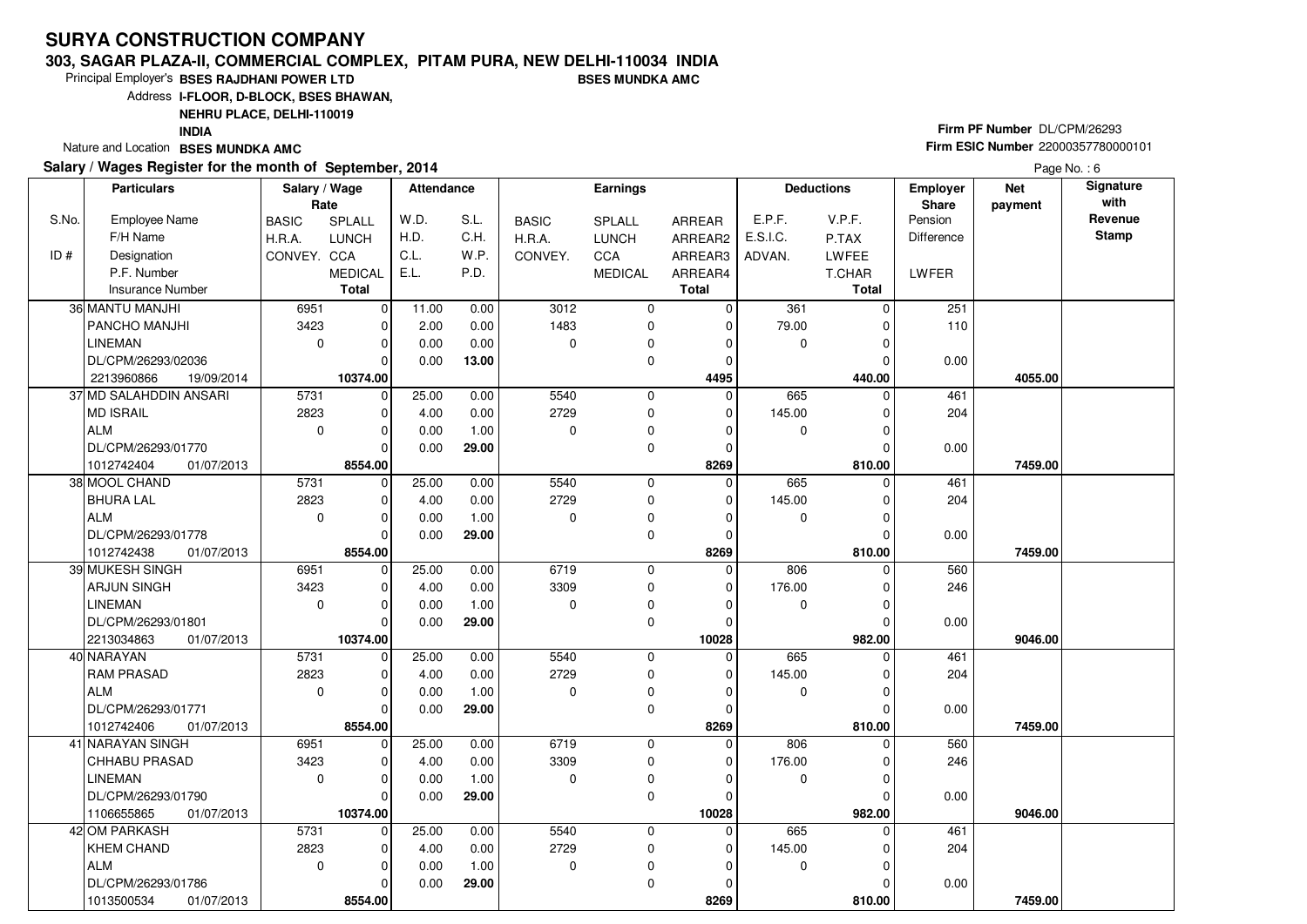#### **303, SAGAR PLAZA-II, COMMERCIAL COMPLEX, PITAM PURA, NEW DELHI-110034 INDIABSES MUNDKA AMC**

Principal Employer's**BSES RAJDHANI POWER LTD**

Address**I-FLOOR, D-BLOCK, BSES BHAWAN,**

**NEHRU PLACE, DELHI-110019**

**INDIA**

Nature and Location **BSES MUNDKA AMC** 

#### **Salary / Wages Register for the month of September, 2014**

# **Firm PF Number** DL/CPM/26293 **Firm ESIC Number** <sup>22000357780000101</sup>

Page No.: 7

|       | <b>Particulars</b>       | Salary / Wage<br>Rate |                | <b>Attendance</b> |       |              | <b>Earnings</b> |               |             | <b>Deductions</b> | <b>Employer</b><br>Share | <b>Net</b><br>payment | Signature<br>with |
|-------|--------------------------|-----------------------|----------------|-------------------|-------|--------------|-----------------|---------------|-------------|-------------------|--------------------------|-----------------------|-------------------|
| S.No. | <b>Employee Name</b>     | <b>BASIC</b>          | SPLALL         | W.D.              | S.L.  | <b>BASIC</b> | SPLALL          | <b>ARREAR</b> | E.P.F.      | V.P.F.            | Pension                  |                       | Revenue           |
|       | F/H Name                 | H.R.A.                | <b>LUNCH</b>   | H.D.              | C.H.  | H.R.A.       | <b>LUNCH</b>    | ARREAR2       | E.S.I.C.    | P.TAX             | Difference               |                       | <b>Stamp</b>      |
| ID#   | Designation              | CONVEY. CCA           |                | C.L.              | W.P.  | CONVEY.      | <b>CCA</b>      | ARREAR3       | ADVAN.      | <b>LWFEE</b>      |                          |                       |                   |
|       | P.F. Number              |                       | <b>MEDICAL</b> | E.L.              | P.D.  |              | <b>MEDICAL</b>  | ARREAR4       |             | T.CHAR            | LWFER                    |                       |                   |
|       | <b>Insurance Number</b>  |                       | <b>Total</b>   |                   |       |              |                 | <b>Total</b>  |             | <b>Total</b>      |                          |                       |                   |
|       | 43 OM PRAKASH PADARIA    | 5731                  | $\mathbf 0$    | 25.00             | 0.00  | 5540         | $\mathbf 0$     | $\Omega$      | 665         | 0                 | 461                      |                       |                   |
|       | <b>KHAJAN SINGH</b>      | 2823                  | $\mathbf 0$    | 4.00              | 0.00  | 2729         | 0               | $\mathbf 0$   | 145.00      |                   | 204                      |                       |                   |
|       | ALM                      | $\mathbf 0$           | $\mathbf 0$    | 0.00              | 1.00  | $\Omega$     | $\mathbf 0$     | 0             | $\mathbf 0$ | 0                 |                          |                       |                   |
|       | DL/CPM/26293/01816       |                       | $\Omega$       | 0.00              | 29.00 |              | 0               | 0             |             |                   | 0.00                     |                       |                   |
|       | 01/07/2013<br>2213833069 |                       | 8554.00        |                   |       |              |                 | 8269          |             | 810.00            |                          | 7459.00               |                   |
|       | <b>44 PANCHU MANDAL</b>  | 6951                  | $\mathbf 0$    | 25.00             | 0.00  | 6719         | $\Omega$        | $\Omega$      | 806         | $\Omega$          | 560                      |                       |                   |
|       | <b>JAGADISH MANGAL</b>   | 3423                  | $\mathbf 0$    | 4.00              | 0.00  | 3309         | 0               | 0             | 176.00      |                   | 246                      |                       |                   |
|       | <b>LINEMAN</b>           | $\mathbf 0$           | $\mathbf 0$    | 0.00              | 1.00  | $\mathbf 0$  | $\mathbf 0$     | 0             | 0           | 0                 |                          |                       |                   |
|       | DL/CPM/26293/01831       |                       | $\Omega$       | 0.00              | 29.00 |              | $\mathbf 0$     | $\Omega$      |             | O                 | 0.00                     |                       |                   |
|       | 01/07/2013<br>1012742408 |                       | 10374.00       |                   |       |              |                 | 10028         |             | 982.00            |                          | 9046.00               |                   |
|       | 45 PARDEEP KUMAR         | 6951                  | $\mathbf 0$    | 25.00             | 0.00  | 6719         | $\Omega$        | $\Omega$      | 806         | U                 | 560                      |                       |                   |
|       | KARU PARSAD SINGH        | 3423                  | $\mathbf 0$    | 4.00              | 0.00  | 3309         | 0               | 0             | 176.00      | $\Omega$          | 246                      |                       |                   |
|       | <b>LINEMAN</b>           | $\mathbf 0$           | $\mathbf 0$    | 0.00              | 1.00  | $\mathbf 0$  | $\mathbf 0$     | 0             | 0           | 0                 |                          |                       |                   |
|       | DL/CPM/26293/01812       |                       | $\Omega$       | 0.00              | 29.00 |              | $\mathbf 0$     | $\Omega$      |             |                   | 0.00                     |                       |                   |
|       | 2213832739<br>01/07/2013 |                       | 10374.00       |                   |       |              |                 | 10028         |             | 982.00            |                          | 9046.00               |                   |
|       | 46 PAWAN KUMAR           | 5731                  | $\mathbf 0$    | 25.00             | 0.00  | 5540         | $\mathbf 0$     | $\Omega$      | 665         | $\Omega$          | 461                      |                       |                   |
|       | MUNNE SINGH              | 2823                  | 0              | 4.00              | 0.00  | 2729         | 0               | $\Omega$      | 145.00      | 0                 | 204                      |                       |                   |
|       | ALM                      | $\mathbf 0$           | $\mathbf 0$    | 0.00              | 1.00  | $\Omega$     | $\mathbf 0$     | $\Omega$      | 0           | 0                 |                          |                       |                   |
|       | DL/CPM/26293/01793       |                       | $\Omega$       | 0.00              | 29.00 |              | $\mathbf 0$     | $\Omega$      |             |                   | 0.00                     |                       |                   |
|       | 1113956881<br>01/07/2013 |                       | 8554.00        |                   |       |              |                 | 8269          |             | 810.00            |                          | 7459.00               |                   |
|       | 47 PAWAN KUMAR           | 6951                  | $\mathbf 0$    | 25.00             | 0.00  | 6719         | $\mathbf 0$     | $\Omega$      | 806         | 0                 | 560                      |                       |                   |
|       | <b>SHRI RAM</b>          | 3423                  | $\mathbf 0$    | 4.00              | 0.00  | 3309         | $\mathbf 0$     | 0             | 176.00      | $\Omega$          | 246                      |                       |                   |
|       | <b>LINEMAN</b>           | $\mathbf 0$           | $\mathbf 0$    | 0.00              | 1.00  | $\Omega$     | 0               | $\Omega$      | 0           | $\Omega$          |                          |                       |                   |
|       | DL/CPM/26293/01795       |                       | $\Omega$       | 0.00              | 29.00 |              | $\mathbf 0$     | $\Omega$      |             | 0                 | 0.00                     |                       |                   |
|       | 1113957149<br>01/07/2013 |                       | 10374.00       |                   |       |              |                 | 10028         |             | 982.00            |                          | 9046.00               |                   |
|       | 48 PINTU SINGH           | 6951                  | $\mathbf 0$    | 25.00             | 0.00  | 6719         | 0               | $\Omega$      | 806         | $\Omega$          | 560                      |                       |                   |
|       | <b>TEJ NARAYAN SINGH</b> | 3423                  | $\mathbf 0$    | 4.00              | 0.00  | 3309         | 0               | 0             | 176.00      | 0                 | 246                      |                       |                   |
|       | LINEMAN                  | $\mathbf 0$           | $\mathbf 0$    | 0.00              | 1.00  | $\Omega$     | 0               | $\Omega$      | 0           | 0                 |                          |                       |                   |
|       | DL/CPM/26293/01827       |                       | $\Omega$       | 0.00              | 29.00 |              | $\mathbf 0$     | $\Omega$      |             | $\Omega$          | 0.00                     |                       |                   |
|       | 2213833558<br>01/07/2013 |                       | 10374.00       |                   |       |              |                 | 10028         |             | 982.00            |                          | 9046.00               |                   |
|       | 49 PRASHANTA KR MEHATA   | 5731                  | $\mathbf 0$    | 26.00             | 0.00  | 5731         | 0               | $\mathbf 0$   | 688         | $\Omega$          | 477                      |                       |                   |
|       | MOL MEHATA               | 2823                  | $\mathbf 0$    | 4.00              | 0.00  | 2823         | $\mathbf 0$     | $\mathbf 0$   | 150.00      | 0                 | 211                      |                       |                   |
|       | ALM                      | $\mathbf 0$           | $\Omega$       | 0.00              | 0.00  | $\Omega$     | 0               | $\Omega$      | 0           |                   |                          |                       |                   |
|       | DL/CPM/26293/01895       |                       | $\Omega$       | 0.00              | 30.00 |              | $\mathbf 0$     | $\Omega$      |             |                   | 0.00                     |                       |                   |
|       | 2213958703<br>01/09/2014 |                       | 8554.00        |                   |       |              |                 | 8554          |             | 838.00            |                          | 7716.00               |                   |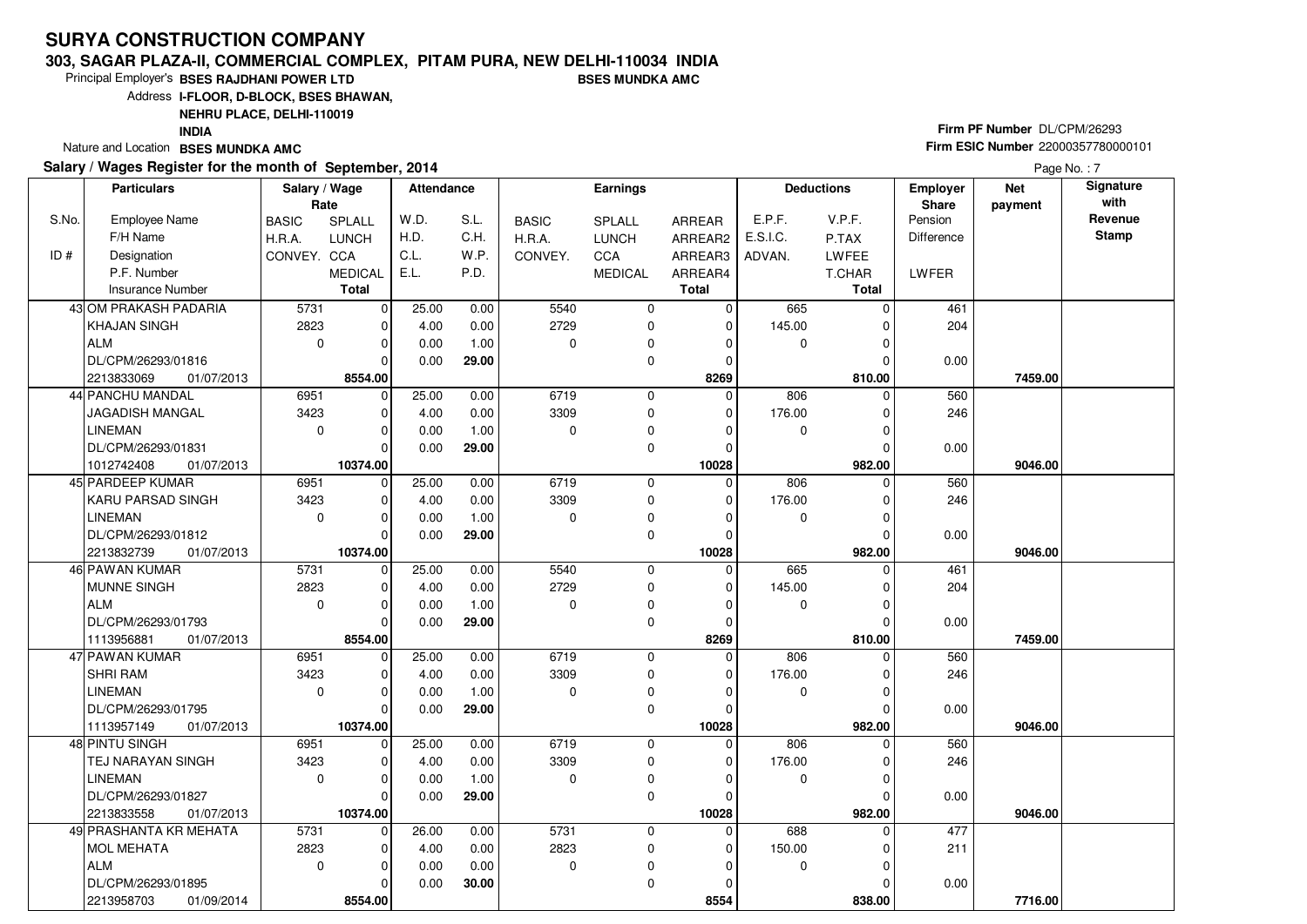#### **303, SAGAR PLAZA-II, COMMERCIAL COMPLEX, PITAM PURA, NEW DELHI-110034 INDIABSES MUNDKA AMC**

Principal Employer's**BSES RAJDHANI POWER LTD**

Address**I-FLOOR, D-BLOCK, BSES BHAWAN,**

**NEHRU PLACE, DELHI-110019**

**INDIA**

Nature and Location **BSES MUNDKA AMC** 

#### **Salary / Wages Register for the month of September, 2014**

# **Firm PF Number** DL/CPM/26293 **Firm ESIC Number** <sup>22000357780000101</sup>

Page No.: 8

|       | <b>Particulars</b>        | Salary / Wage<br>Rate |                         | <b>Attendance</b> |       |              | <b>Earnings</b>  |              |          | <b>Deductions</b> | Employer<br>Share | <b>Net</b><br>payment | Signature<br>with |
|-------|---------------------------|-----------------------|-------------------------|-------------------|-------|--------------|------------------|--------------|----------|-------------------|-------------------|-----------------------|-------------------|
| S.No. | <b>Employee Name</b>      | <b>BASIC</b>          | SPLALL                  | W.D.              | S.L.  | <b>BASIC</b> | SPLALL           | ARREAR       | E.P.F.   | V.P.F.            | Pension           |                       | Revenue           |
|       | F/H Name                  | H.R.A.                | <b>LUNCH</b>            | H.D.              | C.H.  | H.R.A.       | <b>LUNCH</b>     | ARREAR2      | E.S.I.C. | P.TAX             | <b>Difference</b> |                       | <b>Stamp</b>      |
| ID #  | Designation               | CONVEY. CCA           |                         | C.L.              | W.P.  | CONVEY.      | CCA              | ARREAR3      | ADVAN.   | LWFEE             |                   |                       |                   |
|       | P.F. Number               |                       | <b>MEDICAL</b>          | E.L.              | P.D.  |              | <b>MEDICAL</b>   | ARREAR4      |          | T.CHAR            | LWFER             |                       |                   |
|       | <b>Insurance Number</b>   |                       | <b>Total</b>            |                   |       |              |                  | <b>Total</b> |          | <b>Total</b>      |                   |                       |                   |
|       | 50 RADHEY SHYAM           | 5731                  | $\mathbf 0$             | 25.00             | 0.00  | 5540         | 0                | $\mathbf 0$  | 665      | $\Omega$          | 461               |                       |                   |
|       | <b>AYODHYA PRASAD</b>     | 2823                  | $\mathbf 0$             | 4.00              | 0.00  | 2729         | $\mathbf 0$      | $\mathbf 0$  | 145.00   | $\Omega$          | 204               |                       |                   |
|       | ALM                       | $\mathbf{0}$          | $\mathbf 0$             | 0.00              | 1.00  | $\Omega$     | 0                | $\Omega$     | 0        | $\Omega$          |                   |                       |                   |
|       | DL/CPM/26293/01828        |                       | $\Omega$                | 0.00              | 29.00 |              | 0                | 0            |          |                   | 0.00              |                       |                   |
|       | 2213833561<br>01/07/2013  |                       | 8554.00                 |                   |       |              |                  | 8269         |          | 810.00            |                   | 7459.00               |                   |
|       | 51 RAJAN KUMAR            | 5731                  | $\mathbf 0$             | 25.00             | 0.00  | 5540         | 0                | $\mathbf 0$  | 665      | n                 | 461               |                       |                   |
|       | RAM PARSAD MANDAL         | 2823                  | $\mathbf 0$             | 4.00              | 0.00  | 2729         | $\mathbf 0$      | $\Omega$     | 145.00   |                   | 204               |                       |                   |
|       | <b>ALM</b>                | $\mathbf 0$           | $\mathbf 0$             | 0.00              | 1.00  | 0            | 0                | $\Omega$     | 0        | $\Omega$          |                   |                       |                   |
|       | DL/CPM/26293/01834        |                       | $\Omega$                | 0.00              | 29.00 |              | 0                | $\mathbf 0$  |          | $\Omega$          | 0.00              |                       |                   |
|       | 1012742413<br>01/07/2013  |                       | 8554.00                 |                   |       |              |                  | 8269         |          | 810.00            |                   | 7459.00               |                   |
|       | 52 RAJESH                 | 5731                  | $\mathbf 0$             | 25.00             | 0.00  | 5540         | $\mathbf 0$      | $\mathbf 0$  | 665      |                   | 461               |                       |                   |
|       | RAM CHANDER               | 2823                  | $\mathbf 0$             | 4.00              | 0.00  | 2729         | 0                | $\mathbf 0$  | 145.00   | $\Omega$          | 204               |                       |                   |
|       | ALM                       | $\mathbf 0$           | 0                       | 0.00              | 1.00  | $\Omega$     | 0                | 0            | 0        | $\Omega$          |                   |                       |                   |
|       | DL/CPM/26293/01821        |                       | $\Omega$                | 0.00              | 29.00 |              | 0                | 0            |          |                   | 0.00              |                       |                   |
|       | 1113957071<br>01/07/2013  |                       | 8554.00                 |                   |       |              |                  | 8269         |          | 810.00            |                   | 7459.00               |                   |
|       | 53 RAJIV KUMAR            | 5731                  | $\mathbf 0$             | 26.00             | 0.00  | 5731         | 0                | $\mathbf 0$  | 688      | $\Omega$          | 477               |                       |                   |
|       | A N GPTA                  | 2823                  | $\mathbf 0$             | 4.00              | 0.00  | 2823         | 0                | $\Omega$     | 150.00   | $\Omega$          | 211               |                       |                   |
|       | ALM                       | $\mathbf 0$           | $\mathbf 0$             | 0.00              | 0.00  | 0            | $\pmb{0}$        | 0            | 0        | 0                 |                   |                       |                   |
|       | DL/CPM/26293/01893        |                       | $\Omega$                | 0.00              | 30.00 |              | 0                | 0            |          | $\Omega$          | 0.00              |                       |                   |
|       | 2213958691<br>01/09/2014  |                       | 8554.00                 |                   |       |              |                  | 8554         |          | 838.00            |                   | 7716.00               |                   |
|       | 54 RAJPAL                 | 6951                  | $\mathbf 0$             | 25.00             | 0.00  | 6719         | 0                | 0            | 806      | $\Omega$          | 560               |                       |                   |
|       | <b>DHANRAJ SINGH</b>      | 3423                  | $\mathbf 0$             | 4.00              | 0.00  | 3309         | 0                | 0            | 176.00   | 0                 | 246               |                       |                   |
|       | <b>LINEMAN</b>            | $\mathbf 0$           | 0                       | 0.00              | 1.00  | $\Omega$     | 0                | 0            | 0        | $\Omega$          |                   |                       |                   |
|       | DL/CPM/26293/01788        |                       | $\Omega$                | 0.00              | 29.00 |              | 0                | $\Omega$     |          | $\Omega$          | 0.00              |                       |                   |
|       | 1013500547<br>01/07/2013  |                       | 10374.00                |                   |       |              |                  | 10028        |          | 982.00            |                   | 9046.00               |                   |
|       | 55 RAM KUMAR              | 6951                  | $\mathbf 0$             | 25.00             | 0.00  | 6719         | 0                | $\Omega$     | 806      | $\Omega$          | 560               |                       |                   |
|       | <b>GHASITA RAM</b>        | 3423                  | $\mathbf 0$             | 4.00              | 0.00  | 3309         | 0                | 0            | 176.00   | $\Omega$          | 246               |                       |                   |
|       | LINEMAN                   | $\mathbf 0$           | $\Omega$                | 0.00              | 1.00  | $\Omega$     | 0                | $\Omega$     | 0        | $\Omega$          |                   |                       |                   |
|       | DL/CPM/26293/01830        |                       | $\Omega$                | 0.00              | 29.00 |              | $\mathbf 0$      | 0            |          | $\Omega$          | 0.00              |                       |                   |
|       | 2206684269<br>01/07/2013  |                       | 10374.00                |                   |       |              |                  | 10028        |          | 982.00            |                   | 9046.00               |                   |
|       | 56 RAM SINGH              | 5731<br>2823          | $\mathbf 0$             | 25.00             | 0.00  | 5540<br>2729 | 0                | $\mathbf 0$  | 665      | $\Omega$          | 461               |                       |                   |
|       | <b>BAHADUR SINGH</b>      |                       | $\mathbf 0$<br>$\Omega$ | 4.00              | 0.00  |              | 0                | 0            | 145.00   | $\Omega$          | 204               |                       |                   |
|       | ALM<br>DL/CPM/26293/01837 | $\mathbf 0$           | $\Omega$                | 0.00              | 1.00  | $\Omega$     | 0<br>$\mathbf 0$ | 0            | 0        |                   |                   |                       |                   |
|       | 1012742420<br>01/07/2013  |                       | 8554.00                 | 0.00              | 29.00 |              |                  | 0<br>8269    |          | 810.00            | 0.00              | 7459.00               |                   |
|       |                           |                       |                         |                   |       |              |                  |              |          |                   |                   |                       |                   |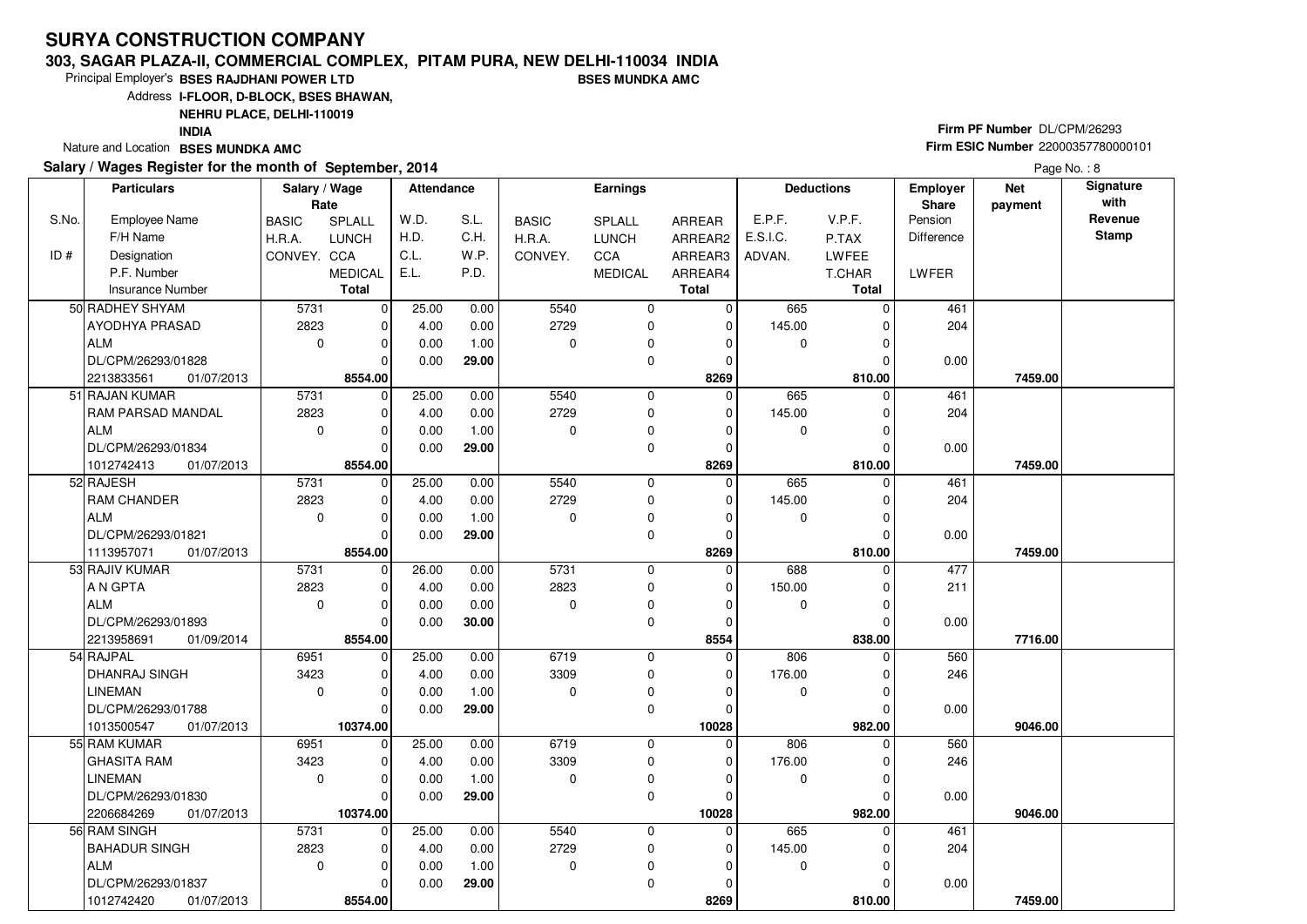#### **303, SAGAR PLAZA-II, COMMERCIAL COMPLEX, PITAM PURA, NEW DELHI-110034 INDIABSES MUNDKA AMC**

Principal Employer's**BSES RAJDHANI POWER LTD**

Address**I-FLOOR, D-BLOCK, BSES BHAWAN,**

**NEHRU PLACE, DELHI-110019**

**INDIA**

Nature and Location **BSES MUNDKA AMC** 

#### **Salary / Wages Register for the month of September, 2014**

# **Firm PF Number** DL/CPM/26293 **Firm ESIC Number** <sup>22000357780000101</sup>

|       | <b>Particulars</b>       | Salary / Wage |                | <b>Attendance</b> |              |              | <b>Earnings</b> |             |             | <b>Deductions</b> | <b>Employer</b>   | <b>Net</b> | Signature       |
|-------|--------------------------|---------------|----------------|-------------------|--------------|--------------|-----------------|-------------|-------------|-------------------|-------------------|------------|-----------------|
|       |                          | Rate          |                |                   |              |              |                 |             |             |                   | Share             | payment    | with<br>Revenue |
| S.No. | Employee Name            | <b>BASIC</b>  | SPLALL         | W.D.              | S.L.<br>C.H. | <b>BASIC</b> | <b>SPLALL</b>   | ARREAR      | E.P.F.      | V.P.F.            | Pension           |            | <b>Stamp</b>    |
|       | F/H Name                 | H.R.A.        | <b>LUNCH</b>   | H.D.<br>C.L.      |              | H.R.A.       | <b>LUNCH</b>    | ARREAR2     | E.S.I.C.    | P.TAX             | <b>Difference</b> |            |                 |
| ID#   | Designation              | CONVEY. CCA   |                |                   | W.P.         | CONVEY.      | <b>CCA</b>      | ARREAR3     | ADVAN.      | LWFEE             |                   |            |                 |
|       | P.F. Number              |               | <b>MEDICAL</b> | E.L.              | P.D.         |              | <b>MEDICAL</b>  | ARREAR4     |             | T.CHAR            | LWFER             |            |                 |
|       | <b>Insurance Number</b>  |               | <b>Total</b>   |                   |              |              |                 | Total       |             | Total             |                   |            |                 |
|       | 57 RAMAKANT              | 5731          | 0              | 26.00             | 0.00         | 5731         | 0               | $\mathbf 0$ | 688         | $\mathbf 0$       | 477               |            |                 |
|       | JAGDISH CHANDER          | 2823          | 0              | 4.00              | 0.00         | 2823         | 0               | $\mathbf 0$ | 150.00      | 0                 | 211               |            |                 |
|       | <b>ALM</b>               | $\mathbf 0$   | 0              | 0.00              | 0.00         | $\mathbf 0$  | 0               | 0           | $\mathbf 0$ | $\mathbf 0$       |                   |            |                 |
|       | DL/CPM/26293/01896       |               | $\Omega$       | 0.00              | 30.00        |              | $\mathbf 0$     | $\mathbf 0$ |             | 0                 | 0.00              |            |                 |
|       | 2213958704<br>01/09/2014 |               | 8554.00        |                   |              |              |                 | 8554        |             | 838.00            |                   | 7716.00    |                 |
|       | 58 RAMAN KUMAR           | 5731          | $\mathbf 0$    | 25.00             | 0.00         | 5540         | 0               | 0           | 665         | 0                 | 461               |            |                 |
|       | RAMESH KUMAR             | 2823          | 0              | 4.00              | 0.00         | 2729         | 0               | $\mathbf 0$ | 145.00      | 0                 | 204               |            |                 |
|       | <b>ALM</b>               | 0             | $\mathbf 0$    | 0.00              | 1.00         | $\mathbf 0$  | 0               | $\mathbf 0$ | $\mathbf 0$ | 0                 |                   |            |                 |
|       | DL/CPM/26293/01780       |               | $\mathbf 0$    | 0.00              | 29.00        |              | 0               | $\mathbf 0$ |             | $\mathbf 0$       | 0.00              |            |                 |
|       | 1012925380<br>01/07/2013 |               | 8554.00        |                   |              |              |                 | 8269        |             | 810.00            |                   | 7459.00    |                 |
|       | 59 RAMBIR                | 5731          | $\mathbf 0$    | 25.00             | 0.00         | 5540         | 0               | $\mathbf 0$ | 665         | $\mathbf 0$       | 461               |            |                 |
|       | SUNHERI LAL              | 2823          | 0              | 4.00              | 0.00         | 2729         | $\mathbf 0$     | $\mathbf 0$ | 145.00      | 0                 | 204               |            |                 |
|       | <b>ALM</b>               | $\mathbf 0$   | 0              | 0.00              | 1.00         | $\Omega$     | 0               | $\mathbf 0$ | 0           | 0                 |                   |            |                 |
|       | DL/CPM/26293/01819       |               | $\Omega$       | 0.00              | 29.00        |              | 0               | $\pmb{0}$   |             | $\overline{0}$    | 0.00              |            |                 |
|       | 1113985040<br>01/07/2013 |               | 8554.00        |                   |              |              |                 | 8269        |             | 810.00            |                   | 7459.00    |                 |
|       | 60 RAMESH KUMAR          | 6951          | $\mathbf 0$    | 25.00             | 0.00         | 6719         | 0               | 0           | 806         | 0                 | 560               |            |                 |
|       | JHALLU                   | 3423          | 0              | 4.00              | 0.00         | 3309         | 0               | 0           | 176.00      | 0                 | 246               |            |                 |
|       | <b>LINEMAN</b>           | 0             | $\mathbf 0$    | 0.00              | 1.00         | $\mathbf 0$  | 0               | $\mathbf 0$ | $\mathbf 0$ | $\mathbf 0$       |                   |            |                 |
|       | DL/CPM/26293/01773       |               | $\Omega$       | 0.00              | 29.00        |              | 0               | $\Omega$    |             | 0                 | 0.00              |            |                 |
|       | 1012742417<br>01/07/2013 |               | 10374.00       |                   |              |              |                 | 10028       |             | 982.00            |                   | 9046.00    |                 |
|       | 61 RAMESH THAKUR         | 6951          | 0              | 25.00             | 0.00         | 6719         | $\mathbf 0$     | $\mathbf 0$ | 806         | 0                 | 560               |            |                 |
|       | TRIVENI THAKUR           | 3423          | 0              | 4.00              | 0.00         | 3309         | 0               | 0           | 176.00      | 0                 | 246               |            |                 |
|       | <b>LINEMAN</b>           | 0             | $\mathbf 0$    | 0.00              | 1.00         | $\mathbf 0$  | 0               | $\mathbf 0$ | 0           | $\mathbf 0$       |                   |            |                 |
|       | DL/CPM/26293/01825       |               | $\mathbf 0$    | 0.00              | 29.00        |              | 0               | $\mathbf 0$ |             | 0                 | 0.00              |            |                 |
|       | 2213833550<br>01/03/2014 |               | 10374.00       |                   |              |              |                 | 10028       |             | 982.00            |                   | 9046.00    |                 |
|       | 62 RATAN ROY             | 6951          | $\mathbf 0$    | 25.00             | 0.00         | 6719         | 0               | $\mathbf 0$ | 806         | 0                 | 560               |            |                 |
|       | <b>MUKTI NATH ROY</b>    | 3423          | 0              | 4.00              | 0.00         | 3309         | 0               | $\mathbf 0$ | 176.00      | $\mathbf 0$       | 246               |            |                 |
|       | <b>LINEMAN</b>           | 0             | 0              | 0.00              | 1.00         | $\mathbf 0$  | 0               | $\mathbf 0$ | 0           | 0                 |                   |            |                 |
|       | DL/CPM/26293/01866       |               | $\mathbf{0}$   | 0.00              | 29.00        |              | $\mathbf 0$     | $\Omega$    |             | $\mathbf 0$       | 0.00              |            |                 |
|       | 1013034868<br>02/12/2013 |               | 10374.00       |                   |              |              |                 | 10028       |             | 982.00            |                   | 9046.00    |                 |
|       | 63 REMENDRA              | 6951          | 0              | 25.00             | 0.00         | 6719         | $\mathbf 0$     | 0           | 806         | 0                 | 560               |            |                 |
|       | CHANDRA                  | 3423          | 0              | 4.00              | 0.00         | 3309         | 0               | 0           | 176.00      | 0                 | 246               |            |                 |
|       | <b>LINEMAN</b>           | 0             | 0              | 0.00              | 1.00         | $\mathbf 0$  | 0               | $\mathbf 0$ | $\mathbf 0$ | $\mathbf 0$       |                   |            |                 |
|       | DL/CPM/26293/01843       |               | 0              | 0.00              | 29.00        |              | 0               | 0           |             | 0                 | 0.00              |            |                 |
|       | 2213845656<br>01/08/2013 |               | 10374.00       |                   |              |              |                 | 10028       |             | 982.00            |                   | 9046.00    |                 |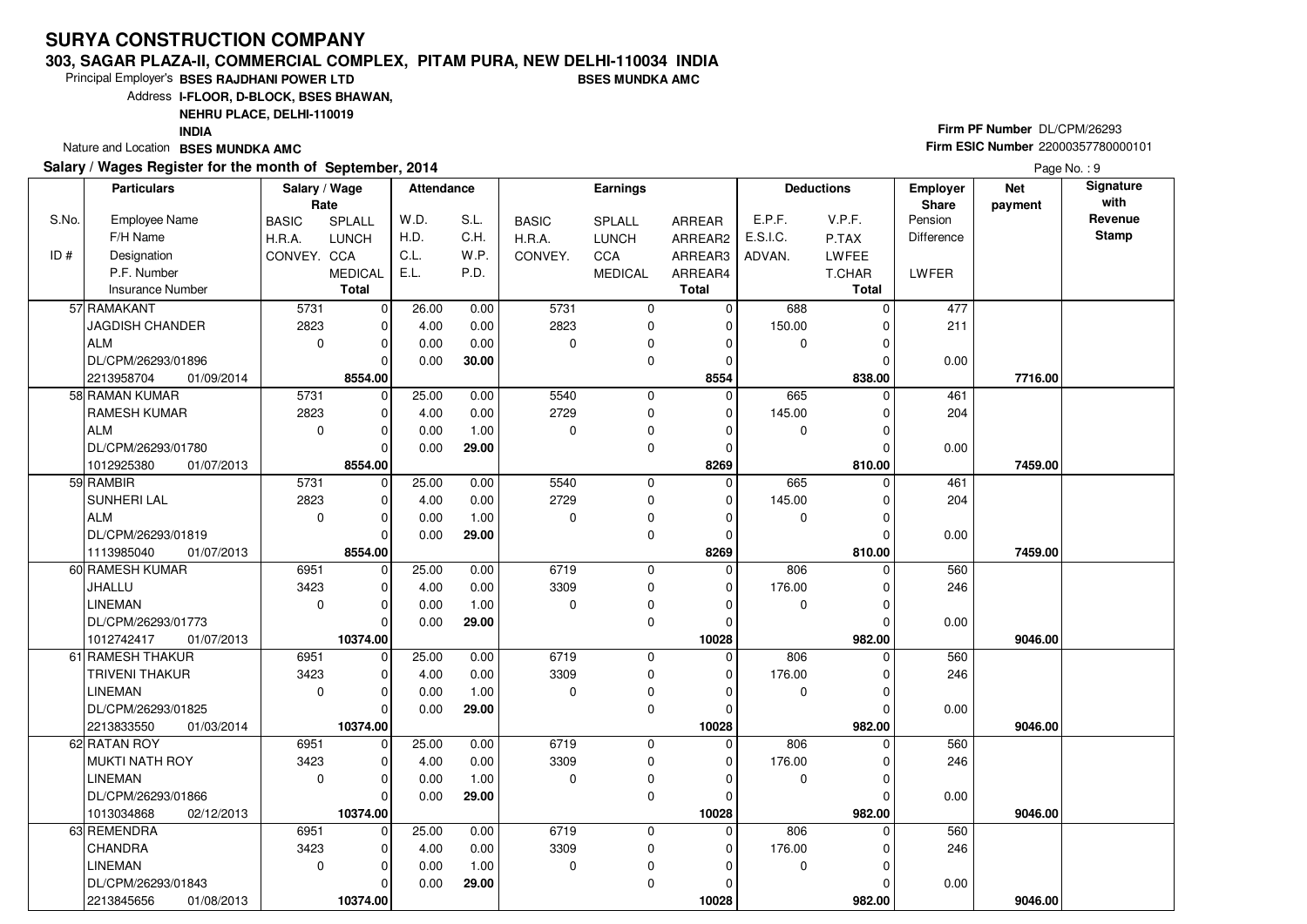#### **303, SAGAR PLAZA-II, COMMERCIAL COMPLEX, PITAM PURA, NEW DELHI-110034 INDIABSES MUNDKA AMC**

Principal Employer's**BSES RAJDHANI POWER LTD**

Address**I-FLOOR, D-BLOCK, BSES BHAWAN,**

**NEHRU PLACE, DELHI-110019**

**INDIA**

Nature and Location **BSES MUNDKA AMC** 

#### **Salary / Wages Register for the month of September, 2014**

# **Firm PF Number** DL/CPM/26293 **Firm ESIC Number** <sup>22000357780000101</sup>

Page No.: 10

|       | <b>Particulars</b>       | Salary / Wage<br>Rate |                | <b>Attendance</b> |       |              | Earnings       |                |             | <b>Deductions</b> | <b>Employer</b><br>Share | <b>Net</b><br>payment | Signature<br>with |
|-------|--------------------------|-----------------------|----------------|-------------------|-------|--------------|----------------|----------------|-------------|-------------------|--------------------------|-----------------------|-------------------|
| S.No. | <b>Employee Name</b>     | <b>BASIC</b>          | SPLALL         | W.D.              | S.L.  | <b>BASIC</b> | SPLALL         | ARREAR         | E.P.F.      | V.P.F.            | Pension                  |                       | Revenue           |
|       | F/H Name                 | H.R.A.                | <b>LUNCH</b>   | H.D.              | C.H.  | H.R.A.       | <b>LUNCH</b>   | ARREAR2        | E.S.I.C.    | P.TAX             | Difference               |                       | <b>Stamp</b>      |
| ID#   | Designation              | CONVEY. CCA           |                | C.L.              | W.P.  | CONVEY.      | CCA            | ARREAR3        | ADVAN.      | LWFEE             |                          |                       |                   |
|       | P.F. Number              |                       | <b>MEDICAL</b> | E.L.              | P.D.  |              | <b>MEDICAL</b> | ARREAR4        |             | T.CHAR            | LWFER                    |                       |                   |
|       | <b>Insurance Number</b>  |                       | <b>Total</b>   |                   |       |              |                | <b>Total</b>   |             | <b>Total</b>      |                          |                       |                   |
|       | 64 SANJAY YADAV          | 5731                  | 0              | 25.00             | 0.00  | 5540         | $\mathbf 0$    | $\Omega$       | 665         | $\Omega$          | 461                      |                       |                   |
|       | <b>BALCHAND YADAV</b>    | 2823                  | $\mathbf 0$    | 4.00              | 0.00  | 2729         | 0              | 0              | 145.00      |                   | 204                      |                       |                   |
|       | <b>ALM</b>               | $\mathbf{0}$          | $\mathbf 0$    | 0.00              | 1.00  | $\Omega$     | 0              | $\Omega$       | $\mathbf 0$ |                   |                          |                       |                   |
|       | DL/CPM/26293/01802       |                       | $\Omega$       | 0.00              | 29.00 |              | 0              | $\Omega$       |             |                   | 0.00                     |                       |                   |
|       | 01/07/2013<br>2213632664 |                       | 8554.00        |                   |       |              |                | 8269           |             | 810.00            |                          | 7459.00               |                   |
|       | 65 SARWAN KUMAR          | 5731                  | $\mathbf 0$    | 25.00             | 0.00  | 5540         | 0              | $\Omega$       | 665         |                   | 461                      |                       |                   |
|       | RAJENDER SINGH           | 2823                  | $\mathbf 0$    | 4.00              | 0.00  | 2729         | 0              | $\Omega$       | 145.00      |                   | 204                      |                       |                   |
|       | <b>ALM</b>               | $\mathbf 0$           | $\mathbf 0$    | 0.00              | 1.00  | $\mathbf 0$  | 0              | $\Omega$       | $\mathbf 0$ | 0                 |                          |                       |                   |
|       | DL/CPM/26293/01829       |                       | $\Omega$       | 0.00              | 29.00 |              | 0              | $\Omega$       |             |                   | 0.00                     |                       |                   |
|       | 01/07/2013<br>2213833563 |                       | 8554.00        |                   |       |              |                | 8269           |             | 810.00            |                          | 7459.00               |                   |
|       | 66 SATENDRA SINGH        | 5731                  | $\mathbf 0$    | 25.00             | 0.00  | 5540         | $\mathbf 0$    | $\Omega$       | 665         |                   | 461                      |                       |                   |
|       | <b>JAI CHAND SINGH</b>   | 2823                  | 0              | 4.00              | 0.00  | 2729         | 0              | 0              | 145.00      |                   | 204                      |                       |                   |
|       | <b>ALM</b>               | $\mathbf 0$           | 0              | 0.00              | 1.00  | $\mathbf 0$  | 0              | 0              | $\mathbf 0$ |                   |                          |                       |                   |
|       | DL/CPM/26293/01822       |                       | $\Omega$       | 0.00              | 29.00 |              | 0              | $\Omega$       |             |                   | 0.00                     |                       |                   |
|       | 1012742427<br>01/07/2013 |                       | 8554.00        |                   |       |              |                | 8269           |             | 810.00            |                          | 7459.00               |                   |
|       | 67 SATYA NARAIN SINGH    | 6951                  | $\mathbf 0$    | 25.00             | 0.00  | 6719         | $\mathbf 0$    | $\overline{0}$ | 806         | $\Omega$          | 560                      |                       |                   |
|       | RAVINDER SINGH           | 3423                  | 0              | 4.00              | 0.00  | 3309         | 0              | $\Omega$       | 176.00      |                   | 246                      |                       |                   |
|       | <b>LINEMAN</b>           | $\mathbf 0$           | $\mathbf 0$    | 0.00              | 1.00  | $\Omega$     | $\mathbf 0$    | $\Omega$       | $\mathbf 0$ | $\Omega$          |                          |                       |                   |
|       | DL/CPM/26293/01774       |                       | $\Omega$       | 0.00              | 29.00 |              | 0              | $\Omega$       |             |                   | 0.00                     |                       |                   |
|       | 1012742428<br>01/07/2013 |                       | 10374.00       |                   |       |              |                | 10028          |             | 982.00            |                          | 9046.00               |                   |
|       | 68 SHAMBHU SINGH         | 6951                  | $\mathbf 0$    | 26.00             | 0.00  | 6951         | 0              | $\Omega$       | 834         | 0                 | 579                      |                       |                   |
|       | LT ARJUN PRASAD SINGH    | 3423                  | $\mathbf 0$    | 4.00              | 0.00  | 3423         | 0              | 0              | 182.00      | $\Omega$          | 255                      |                       |                   |
|       | <b>FITTER</b>            | $\mathbf 0$           | 0              | 0.00              | 0.00  | 0            | 0              | $\Omega$       | $\mathbf 0$ |                   |                          |                       |                   |
|       | DL/CPM/26293/01761       |                       | $\Omega$       | 0.00              | 30.00 |              | 0              | $\Omega$       |             |                   | 0.00                     |                       |                   |
|       | 01/07/2013<br>1010079152 |                       | 10374.00       |                   |       |              |                | 10374          |             | 1016.00           |                          | 9358.00               |                   |
|       | 69 SHANKAR SINGH         | 6951                  | $\mathbf 0$    | 25.00             | 0.00  | 6719         | $\mathbf 0$    | $\Omega$       | 806         | $\Omega$          | 560                      |                       |                   |
|       | <b>KHARTAR SINGH</b>     | 3423                  | 0              | 4.00              | 0.00  | 3309         | 0              | 0              | 176.00      |                   | 246                      |                       |                   |
|       | <b>LINEMAN</b>           | $\mathbf 0$           | 0              | 0.00              | 1.00  | $\Omega$     | 0              | $\Omega$       | 0           | $\Omega$          |                          |                       |                   |
|       | DL/CPM/26293/01805       |                       | $\Omega$       | 0.00              | 29.00 |              | 0              | 0              |             |                   | 0.00                     |                       |                   |
|       | 2213832584<br>01/07/2013 |                       | 10374.00       |                   |       |              |                | 10028          |             | 982.00            |                          | 9046.00               |                   |
|       | 70 SHASHANK SHEKHAR      | 5731                  | $\mathbf 0$    | 25.00             | 0.00  | 5540         | 0              | $\mathbf 0$    | 665         | $\Omega$          | 461                      |                       |                   |
|       | SITA RAM MANDAL          | 2823                  | $\mathbf 0$    | 4.00              | 0.00  | 2729         | 0              | 0              | 145.00      |                   | 204                      |                       |                   |
|       | <b>ALM</b>               | $\mathbf 0$           | 0              | 0.00              | 1.00  | $\Omega$     | $\pmb{0}$      | 0              | $\mathbf 0$ |                   |                          |                       |                   |
|       | DL/CPM/26293/01845       |                       | $\Omega$       | 0.00              | 29.00 |              | 0              | $\Omega$       |             |                   | 0.00                     |                       |                   |
|       | 1012742429<br>01/08/2013 |                       | 8554.00        |                   |       |              |                | 8269           |             | 810.00            |                          | 7459.00               |                   |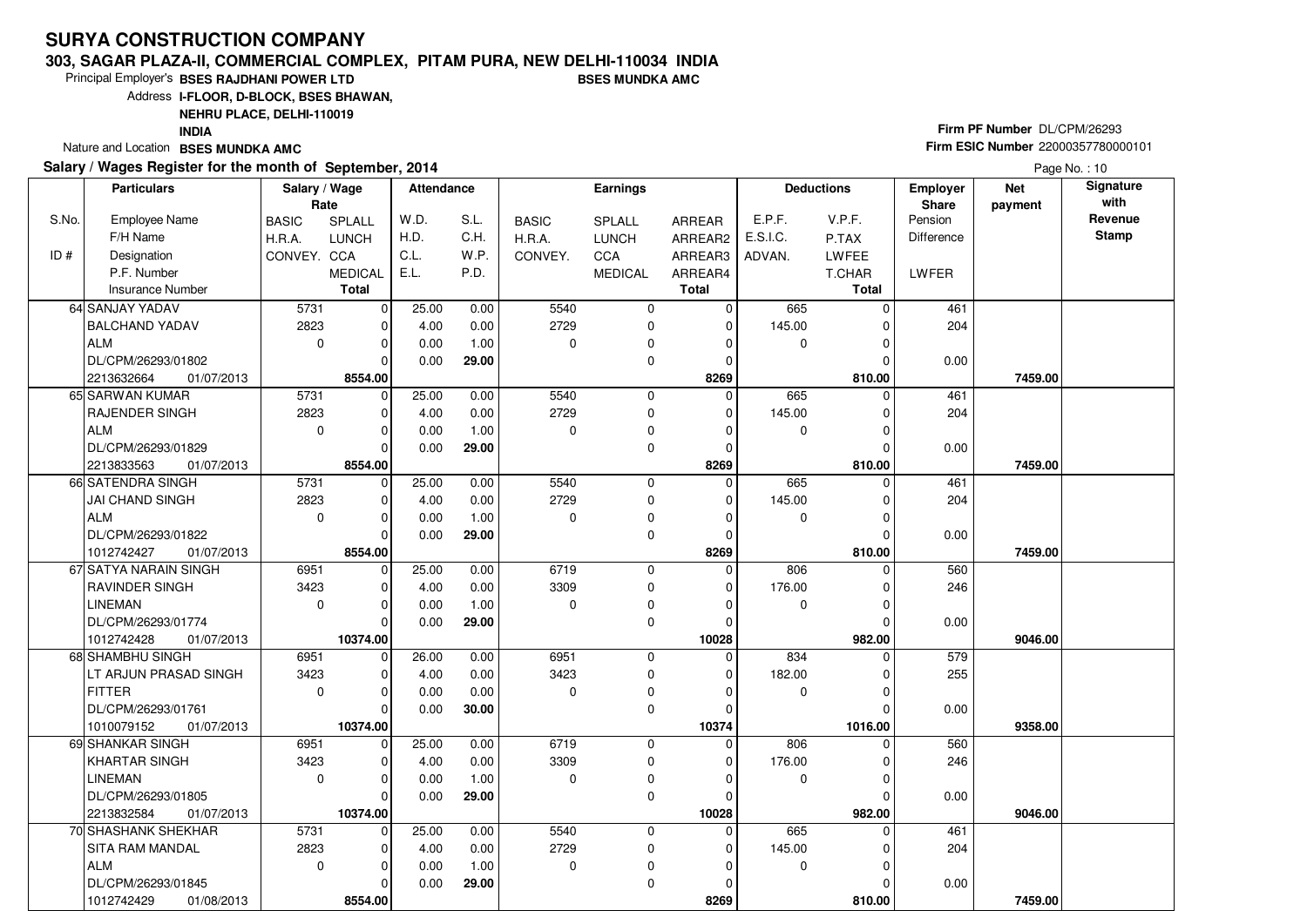#### **303, SAGAR PLAZA-II, COMMERCIAL COMPLEX, PITAM PURA, NEW DELHI-110034 INDIABSES MUNDKA AMC**

Principal Employer's**BSES RAJDHANI POWER LTD**

Address**I-FLOOR, D-BLOCK, BSES BHAWAN,**

### **NEHRU PLACE, DELHI-110019**

**INDIA**

Nature and Location **BSES MUNDKA AMC** 

#### **Salary / Wages Register for the month of September, 2014**

# **Firm PF Number** DL/CPM/26293 **Firm ESIC Number** <sup>22000357780000101</sup>

|       | <b>Particulars</b>       | Salary / Wage<br>Rate |                | <b>Attendance</b> |       |              | Earnings       |               |             | <b>Deductions</b> | <b>Employer</b><br>Share | <b>Net</b><br>payment | Signature<br>with |
|-------|--------------------------|-----------------------|----------------|-------------------|-------|--------------|----------------|---------------|-------------|-------------------|--------------------------|-----------------------|-------------------|
| S.No. | <b>Employee Name</b>     | <b>BASIC</b>          | SPLALL         | W.D.              | S.L.  | <b>BASIC</b> | SPLALL         | <b>ARREAR</b> | E.P.F.      | V.P.F.            | Pension                  |                       | Revenue           |
|       | F/H Name                 | H.R.A.                | <b>LUNCH</b>   | H.D.              | C.H.  | H.R.A.       | <b>LUNCH</b>   | ARREAR2       | E.S.I.C.    | P.TAX             | <b>Difference</b>        |                       | <b>Stamp</b>      |
| ID#   | Designation              | CONVEY. CCA           |                | C.L.              | W.P.  | CONVEY.      | CCA            | ARREAR3       | ADVAN.      | LWFEE             |                          |                       |                   |
|       | P.F. Number              |                       | <b>MEDICAL</b> | E.L.              | P.D.  |              | <b>MEDICAL</b> | ARREAR4       |             | T.CHAR            | <b>LWFER</b>             |                       |                   |
|       | Insurance Number         |                       | <b>Total</b>   |                   |       |              |                | <b>Total</b>  |             | <b>Total</b>      |                          |                       |                   |
|       | 71 SHIV KUMAR            | 5731                  | $\mathbf 0$    | 25.00             | 0.00  | 5540         | 0              | 0             | 665         | $\Omega$          | 461                      |                       |                   |
|       | CHALITRA LAL             | 2823                  | 0              | 4.00              | 0.00  | 2729         | 0              | 0             | 145.00      |                   | 204                      |                       |                   |
|       | ALM                      | $\mathbf 0$           | $\mathbf 0$    | 0.00              | 1.00  | $\Omega$     | 0              | 0             | 0           |                   |                          |                       |                   |
|       | DL/CPM/26293/01775       |                       | $\Omega$       | 0.00              | 29.00 |              | 0              | $\Omega$      |             |                   | 0.00                     |                       |                   |
|       | 01/07/2013<br>1012742430 |                       | 8554.00        |                   |       |              |                | 8269          |             | 810.00            |                          | 7459.00               |                   |
|       | 72 SHYAM SUNDER          | 6951                  | $\mathbf 0$    | 25.00             | 0.00  | 6719         | 0              | $\Omega$      | 806         | $\Omega$          | 560                      |                       |                   |
|       | <b>RAM NATH SHARMA</b>   | 3423                  | $\mathbf 0$    | 4.00              | 0.00  | 3309         | 0              | $\Omega$      | 176.00      |                   | 246                      |                       |                   |
|       | <b>LINEMAN</b>           | $\mathbf 0$           | $\Omega$       | 0.00              | 1.00  | $\mathbf 0$  | $\Omega$       | 0             | $\Omega$    |                   |                          |                       |                   |
|       | DL/CPM/26293/01847       |                       | $\Omega$       | 0.00              | 29.00 |              | 0              | 0             |             |                   | 0.00                     |                       |                   |
|       | 2213857503<br>02/09/2013 |                       | 10374.00       |                   |       |              |                | 10028         |             | 982.00            |                          | 9046.00               |                   |
|       | 73 SITARAM SINGH         | 6951                  | $\Omega$       | 25.00             | 0.00  | 6719         | 0              | 0             | 806         |                   | 560                      |                       |                   |
|       | <b>MISARI SINGH</b>      | 3423                  | 0              | 4.00              | 0.00  | 3309         | 0              | 0             | 176.00      | 0                 | 246                      |                       |                   |
|       | <b>LINEMAN</b>           | $\mathbf 0$           | $\mathbf 0$    | 0.00              | 1.00  | $\mathbf 0$  | 0              | $\Omega$      | 0           |                   |                          |                       |                   |
|       | DL/CPM/26293/01842       |                       | $\Omega$       | 0.00              | 29.00 |              | 0              | $\Omega$      |             |                   | 0.00                     |                       |                   |
|       | 16/07/2013<br>2213840987 |                       | 10374.00       |                   |       |              |                | 10028         |             | 982.00            |                          | 9046.00               |                   |
|       | 74 SUBHASH KUMAR         | 5731                  | $\mathbf 0$    | 26.00             | 0.00  | 5731         | 0              | $\Omega$      | 688         | $\Omega$          | 477                      |                       |                   |
|       | MAHINDRA SAH             | 2823                  | $\mathbf 0$    | 4.00              | 0.00  | 2823         | 0              | 0             | 150.00      |                   | 211                      |                       |                   |
|       | ALM                      | $\mathbf 0$           | $\Omega$       | 0.00              | 0.00  | $\Omega$     | $\mathbf 0$    | $\Omega$      | 0           |                   |                          |                       |                   |
|       | DL/CPM/26293/01894       |                       | $\Omega$       | 0.00              | 30.00 |              | 0              | $\Omega$      |             |                   | 0.00                     |                       |                   |
|       | 2213958700<br>01/09/2014 |                       | 8554.00        |                   |       |              |                | 8554          |             | 838.00            |                          | 7716.00               |                   |
|       | 75 SUDHIR                | 5731                  | $\mathbf 0$    | 25.00             | 0.00  | 5540         | 0              | $\mathbf 0$   | 665         | 0                 | 461                      |                       |                   |
|       | MAHESH SINGH             | 2823                  | $\mathbf 0$    | 4.00              | 0.00  | 2729         | 0              | 0             | 145.00      | 0                 | 204                      |                       |                   |
|       | ALM                      | $\mathbf{0}$          | $\Omega$       | 0.00              | 1.00  | $\Omega$     | 0              | 0             | 0           |                   |                          |                       |                   |
|       | DL/CPM/26293/01796       |                       | $\Omega$       | 0.00              | 29.00 |              | 0              | 0             |             |                   | 0.00                     |                       |                   |
|       | 1113973792<br>01/07/2013 |                       | 8554.00        |                   |       |              |                | 8269          |             | 810.00            |                          | 7459.00               |                   |
|       | 76 SURESH KUMAR          | 7578                  | $\mathbf 0$    | 26.00             | 0.00  | 7578         | 0              | $\Omega$      | 909         | $\Omega$          | 631                      |                       |                   |
|       | <b>ROSHAN SINGH</b>      | 3732                  | $\mathbf 0$    | 4.00              | 0.00  | 3732         | 0              | 0             | 198.00      |                   | 278                      |                       |                   |
|       | SUPERVISOR               | $\mathbf 0$           | $\Omega$       | 0.00              | 0.00  | $\Omega$     | 0              | $\Omega$      | $\mathbf 0$ |                   |                          |                       |                   |
|       | DL/CPM/26293/01776       |                       | $\Omega$       | 0.00              | 30.00 |              | 0              | 0             |             |                   | 0.00                     |                       |                   |
|       | 1012742436<br>01/07/2013 |                       | 11310.00       |                   |       |              |                | 11310         |             | 1107.00           |                          | 10203.00              |                   |
|       | 77 SURESH KUMAR          | 5731                  | $\mathbf 0$    | 25.00             | 0.00  | 5540         | 0              | $\mathbf 0$   | 665         | 0                 | 461                      |                       |                   |
|       | MUNNE SINGH              | 2823                  | 0              | 4.00              | 0.00  | 2729         | 0              | 0             | 145.00      |                   | 204                      |                       |                   |
|       | ALM                      | $\Omega$              | $\Omega$       | 0.00              | 1.00  | $\mathbf 0$  | $\pmb{0}$      | $\Omega$      | $\mathbf 0$ |                   |                          |                       |                   |
|       | DL/CPM/26293/01777       |                       | $\Omega$       | 0.00              | 29.00 |              | 0              | 0             |             |                   | 0.00                     |                       |                   |
|       | 1012742437<br>01/07/2013 |                       | 8554.00        |                   |       |              |                | 8269          |             | 810.00            |                          | 7459.00               |                   |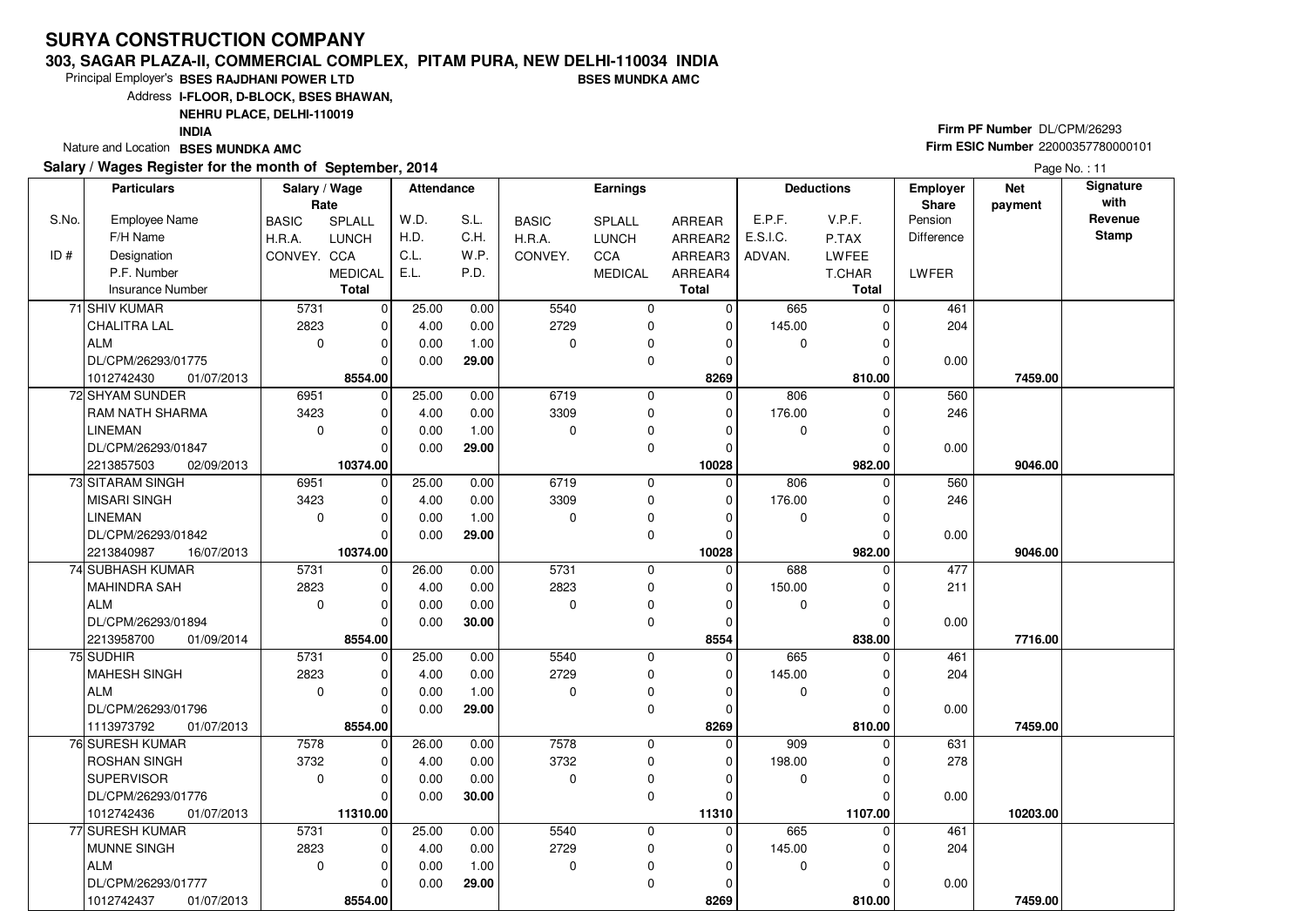#### **303, SAGAR PLAZA-II, COMMERCIAL COMPLEX, PITAM PURA, NEW DELHI-110034 INDIABSES MUNDKA AMC**

10374.00

**10374.00** 01/07/2013

1012925403

Principal Employer's**BSES RAJDHANI POWER LTD**

Address**I-FLOOR, D-BLOCK, BSES BHAWAN,**

**NEHRU PLACE, DELHI-110019**

**INDIA**

Nature and Location **BSES MUNDKA AMC** 

#### **Salary / Wages Register for the month of September, 2014**

# **Firm PF Number** DL/CPM/26293 **Firm ESIC Number** <sup>22000357780000101</sup>

 **982.00 9046.00**

Page No.: 12

|       | <b>Particulars</b>       | Salary / Wage<br>Rate |                | Attendance |       |              | Earnings       |                |          | <b>Deductions</b> | <b>Employer</b><br>Share | <b>Net</b><br>payment | Signature<br>with |
|-------|--------------------------|-----------------------|----------------|------------|-------|--------------|----------------|----------------|----------|-------------------|--------------------------|-----------------------|-------------------|
| S.No. | <b>Employee Name</b>     | <b>BASIC</b>          | SPLALL         | W.D.       | S.L.  | <b>BASIC</b> | SPLALL         | ARREAR         | E.P.F.   | V.P.F.            | Pension                  |                       | Revenue           |
|       | F/H Name                 | H.R.A.                | <b>LUNCH</b>   | H.D.       | C.H.  | H.R.A.       | <b>LUNCH</b>   | ARREAR2        | E.S.I.C. | P.TAX             | Difference               |                       | <b>Stamp</b>      |
| ID#   | Designation              | CONVEY. CCA           |                | C.L.       | W.P.  | CONVEY.      | <b>CCA</b>     | ARREAR3        | ADVAN.   | LWFEE             |                          |                       |                   |
|       | P.F. Number              |                       | <b>MEDICAL</b> | E.L.       | P.D.  |              | <b>MEDICAL</b> | ARREAR4        |          | T.CHAR            | <b>LWFER</b>             |                       |                   |
|       | Insurance Number         |                       | <b>Total</b>   |            |       |              |                | <b>Total</b>   |          | <b>Total</b>      |                          |                       |                   |
|       |                          |                       |                |            |       | 5731         |                |                | 688      |                   |                          |                       |                   |
|       | 78 SUSHIL KANT JHA       | 5731                  | $\mathbf 0$    | 26.00      | 0.00  |              | 0              | $\mathbf 0$    |          |                   | 477                      |                       |                   |
|       | <b>TIIKESHWAR</b>        | 2823                  | $\mathbf 0$    | 4.00       | 0.00  | 2823         | 0              | $\overline{0}$ | 150.00   |                   | 211                      |                       |                   |
|       | ALM                      | $\mathbf 0$           | $\Omega$       | 0.00       | 0.00  | $\Omega$     | 0              | $\Omega$       | 0        |                   |                          |                       |                   |
|       | DL/CPM/26293/01823       |                       | $\mathbf 0$    | 0.00       | 30.00 |              | 0              | $\Omega$       |          |                   | 0.00                     |                       |                   |
|       | 2212742439<br>01/09/2014 |                       | 8554.00        |            |       |              |                | 8554           |          | 838.00            |                          | 7716.00               |                   |
|       | 79 UDAY KUMAR SINGH      | 6951                  | $\mathbf 0$    | 25.00      | 0.00  | 6719         | 0              | 0              | 806      |                   | 560                      |                       |                   |
|       | <b>VINAY SINGH</b>       | 3423                  | 0              | 4.00       | 0.00  | 3309         | 0              | $\Omega$       | 176.00   |                   | 246                      |                       |                   |
|       | <b>LINEMAN</b>           | $\mathbf 0$           | $\Omega$       | 0.00       | 1.00  | $\Omega$     | 0              | $\Omega$       | 0        | $\Omega$          |                          |                       |                   |
|       | DL/CPM/26293/01781       |                       | $\Omega$       | 0.00       | 29.00 |              | 0              | 0              |          |                   | 0.00                     |                       |                   |
|       | 1012925394<br>01/07/2013 |                       | 10374.00       |            |       |              |                | 10028          |          | 982.00            |                          | 9046.00               |                   |
|       | 80 UMESH MANJHI          | 6951                  | $\mathbf 0$    | 25.00      | 0.00  | 6719         | 0              | $\Omega$       | 806      | $\Omega$          | 560                      |                       |                   |
|       | <b>SOMAI MANJHI</b>      | 3423                  | $\mathbf 0$    | 4.00       | 0.00  | 3309         | 0              | 0              | 176.00   |                   | 246                      |                       |                   |
|       | <b>LINEMAN</b>           | $\mathbf 0$           | $\Omega$       | 0.00       | 1.00  | $\Omega$     | 0              | 0              | 0        |                   |                          |                       |                   |
|       | DL/CPM/26293/01799       |                       | $\Omega$       | 0.00       | 29.00 |              | 0              | 0              |          |                   | 0.00                     |                       |                   |
|       | 2212925397<br>01/07/2013 |                       | 10374.00       |            |       |              |                | 10028          |          | 982.00            |                          | 9046.00               |                   |
|       | 81 VINOD                 | 5731                  | $\mathbf 0$    | 25.00      | 0.00  | 5540         | 0              | $\Omega$       | 665      | $\Omega$          | 461                      |                       |                   |
|       | ANANDI SINGH             | 2823                  | $\mathbf 0$    | 4.00       | 0.00  | 2729         | 0              | 0              | 145.00   | 0                 | 204                      |                       |                   |
|       | ALM                      | $\mathbf 0$           | $\mathbf 0$    | 0.00       | 1.00  | 0            | 0              | 0              | 0        |                   |                          |                       |                   |
|       | DL/CPM/26293/01814       |                       | $\Omega$       | 0.00       | 29.00 |              | 0              | $\Omega$       |          |                   | 0.00                     |                       |                   |
|       | 1012925400<br>01/07/2013 |                       | 8554.00        |            |       |              |                | 8269           |          | 810.00            |                          | 7459.00               |                   |
|       | 82 YOGENDER              | 5731                  | $\mathbf 0$    | 25.00      | 0.00  | 5540         | 0              | $\Omega$       | 665      | O                 | 461                      |                       |                   |
|       | <b>JAGDISH</b>           | 2823                  | 0              | 4.00       | 0.00  | 2729         | 0              | 0              | 145.00   |                   | 204                      |                       |                   |
|       | ALM                      | $\mathbf 0$           | $\Omega$       | 0.00       | 1.00  | $\Omega$     | $\mathbf 0$    | 0              | $\Omega$ |                   |                          |                       |                   |
|       | DL/CPM/26293/01804       |                       | $\Omega$       | 0.00       | 29.00 |              | 0              | 0              |          |                   | 0.00                     |                       |                   |
|       | 2213832579<br>01/07/2013 |                       | 8554.00        |            |       |              |                | 8269           |          | 810.00            |                          | 7459.00               |                   |
|       | 83 YOGENDER KUMAR SINGH  | 7578                  | $\mathbf 0$    | 26.00      | 0.00  | 7578         | 0              | $\Omega$       | 909      |                   | 631                      |                       |                   |
|       | LT HARI SINGH            | 3732                  | $\mathbf 0$    | 4.00       | 0.00  | 3732         | 0              | 0              | 198.00   |                   | 278                      |                       |                   |
|       | <b>SUPERVISOR</b>        | $\mathbf 0$           | $\mathbf 0$    | 0.00       | 0.00  | $\mathbf 0$  | 0              | 0              | 0        |                   |                          |                       |                   |
|       | DL/CPM/26293/01800       |                       | $\Omega$       | 0.00       | 30.00 |              | 0              | 0              |          |                   | 0.00                     |                       |                   |
|       | 2212925402<br>01/07/2013 |                       | 11310.00       |            |       |              |                | 11310          |          | 1107.00           |                          | 10203.00              |                   |
|       | 84 YOGESH KUMAR          | 6951                  | $\mathbf 0$    | 25.00      | 0.00  | 6719         | 0              | 0              | 806      | $\Omega$          | 560                      |                       |                   |
|       | RAM CHANDER              | 3423                  | $\mathbf 0$    | 4.00       | 0.00  | 3309         | 0              | $\Omega$       | 176.00   |                   | 246                      |                       |                   |
|       | LINEMAN                  | $\mathbf 0$           | 0              | 0.00       | 1.00  | 0            | $\Omega$       | 0              | $\Omega$ | 0                 |                          |                       |                   |
|       | DL/CPM/26293/01783       |                       | $\mathbf 0$    | 0.00       | 29.00 |              | 0              | 0              |          | $\mathbf 0$       | 0.00                     |                       |                   |

 **10028**

982.00